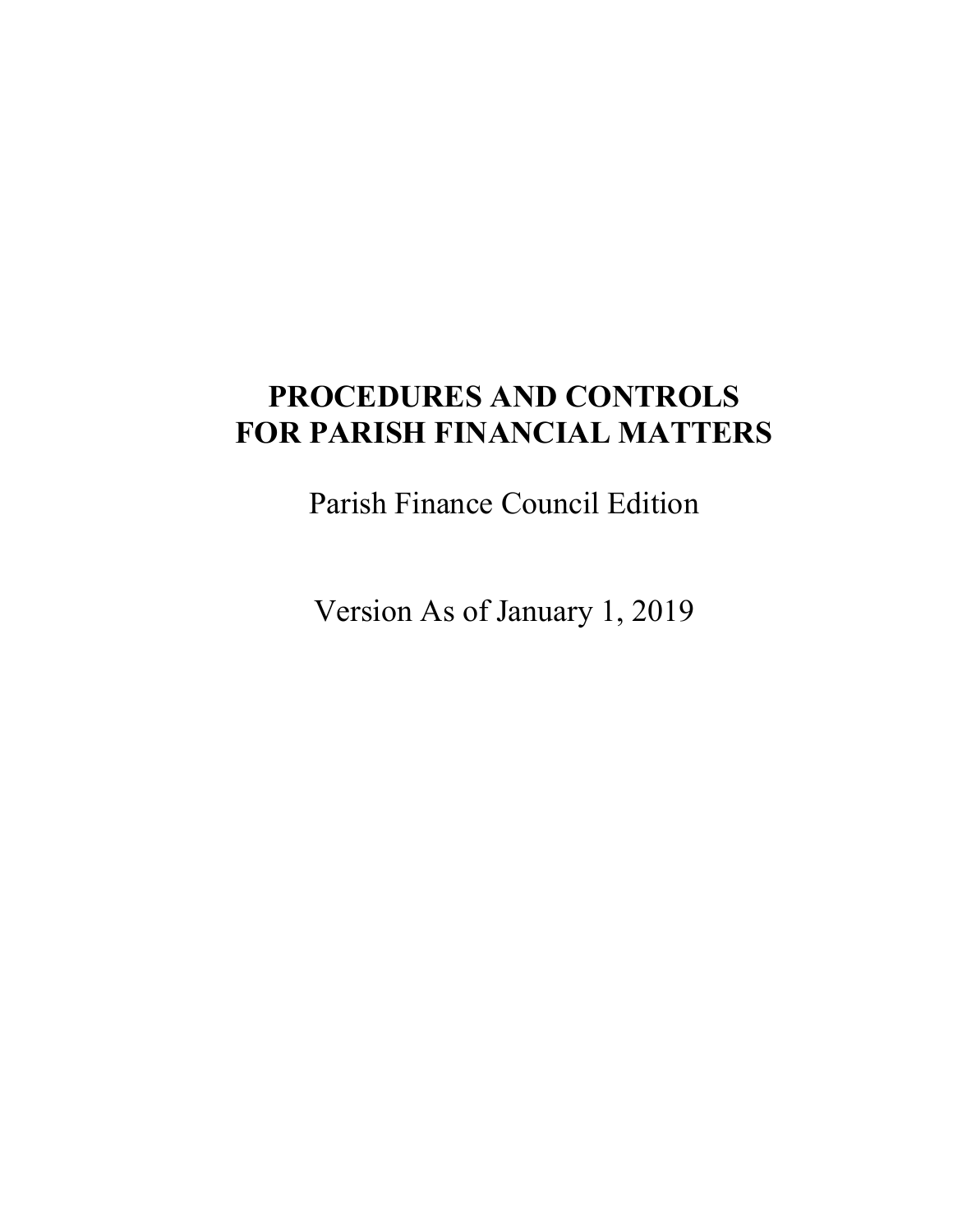## **TABLE OF CONTENTS**

- 1. Personnel and Responsibilities
- 2. Steps to Sound Financial Management
- 3. General Accounting Procedures and Controls
- 4. Procedures and Controls for Processing Revenues, Cash Receipts and Tracking Accounts Receivable
- 5. Procedures and Controls for Processing Purchases, Cash Disbursements and Tracking Accounts Payable
- 6. Procedures for Capital and Other Major Expenditures
- 7. Procedures for Hiring, Payroll and Employee Benefits
- 8. Diocesan Assessments

### **Appendix:**

- A Diocese of Youngstown Finance Council Guidelines
- B Diocese of Youngstown Internal Control Segregation of Duties Guidelines
- C Record Retention Guidelines
- D Diocese of Youngstown Offertory Collection Procedures
- E Sales Tax Exemption Form and Instruction on How to Obtain a copy of the Group Exemption
- F Diocese of Youngstown Permission to Spend Form
- G Diocese of Youngstown New Hire Reporting Checklist and Sample Forms
- H Diocese of Youngstown Quick Reference Contact Listing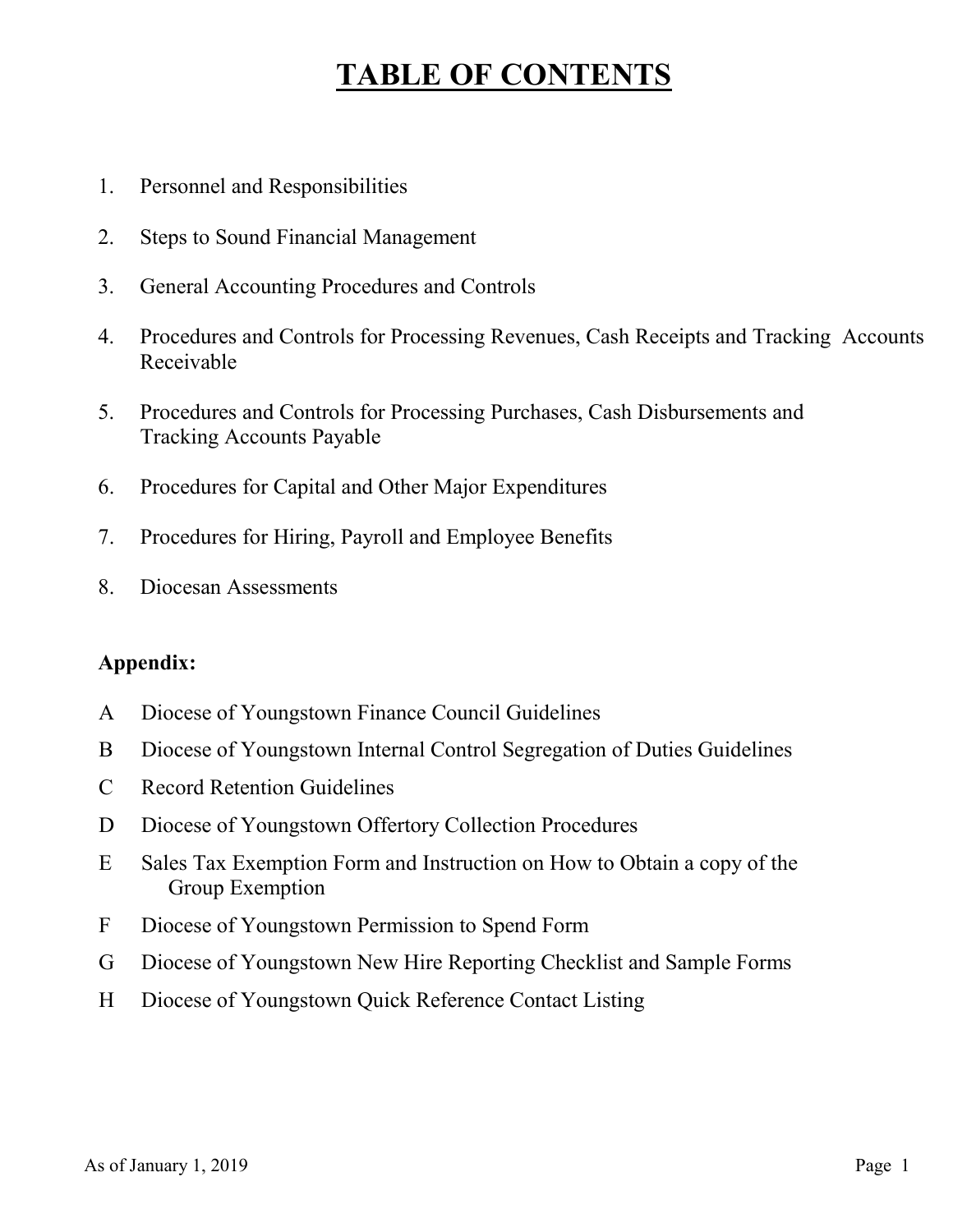## **SECTION 1 PERSONNEL AND RESPONSIBILITIES**

To be effective, internal control policies and procedures must be properly followed by personnel, regardless of responsibility level. People, not policies, determine whether a system will function properly. People at different levels have different backgrounds, technical skills, needs, and priorities. Therefore, it is important that they be properly trained in their responsibilities and limits of authority. The following suggestions may help in deterring employee dishonesty and apply to volunteers as well as paid employees:

- Require annual vacations of employees to help ensure that any fraud requiring their constant attention would be discovered during their absence. This requires cross-training to ensure work continues during such absences.
- Bond or secure fidelity insurance on employees in positions of trust. A fidelity bond is insurance that protects from losses resulting from employee dishonesty. The Diocese provides fidelity insurance for all parishes.
- Establish and educate personnel on the conflict-of-interest policy to prevent potential abuse.
- Know your personnel. Watch for signs that an employee is spending more than their salary would seem to allow.
- Investigate all employees adequately before their employment as part of the hiring process.

Employees must know their job responsibilities as well as their coworkers' responsibilities. Establishing an organizational chart is clearly important for defining responsibility lines. Most important is a clear segregation of duties. The system should provide for an appropriate segregation of duties between the custody of and the accountability for assets. This segregation should preclude any one person from performing all aspects of a function. Custody of assets must be separated from the record-keeping of those assets. Also, authorizing transactions must be segregated from recording the transactions. Generally, involving more people in the accounting system reduces the potential for fraud, unless, of course, there is collusion. In situations where this is impractical due to financial constraints, a responsible officer, finance council member or trustee who is not involved in the daily record-keeping should oversee the accounting activities. Personnel involved in the parish and their responsibilities are as follows:

A. Pastor or his designee

The Pastor, as the head of the parish, should assume ownership of the system of internal control. He is responsible for ensuring integrity, ethics, competence, and other factors of a positive control environment.

B. Finance Council

The finance council should have a significant role in monitoring the internal control function of a parish in providing direction, guidance, and oversight to the pastor. Members must be objective and competent. Membership on the finance council should be diverse with respect to areas of technical competence, covering areas such as accounting, financing activities, real estate, construction, insurance, and investments.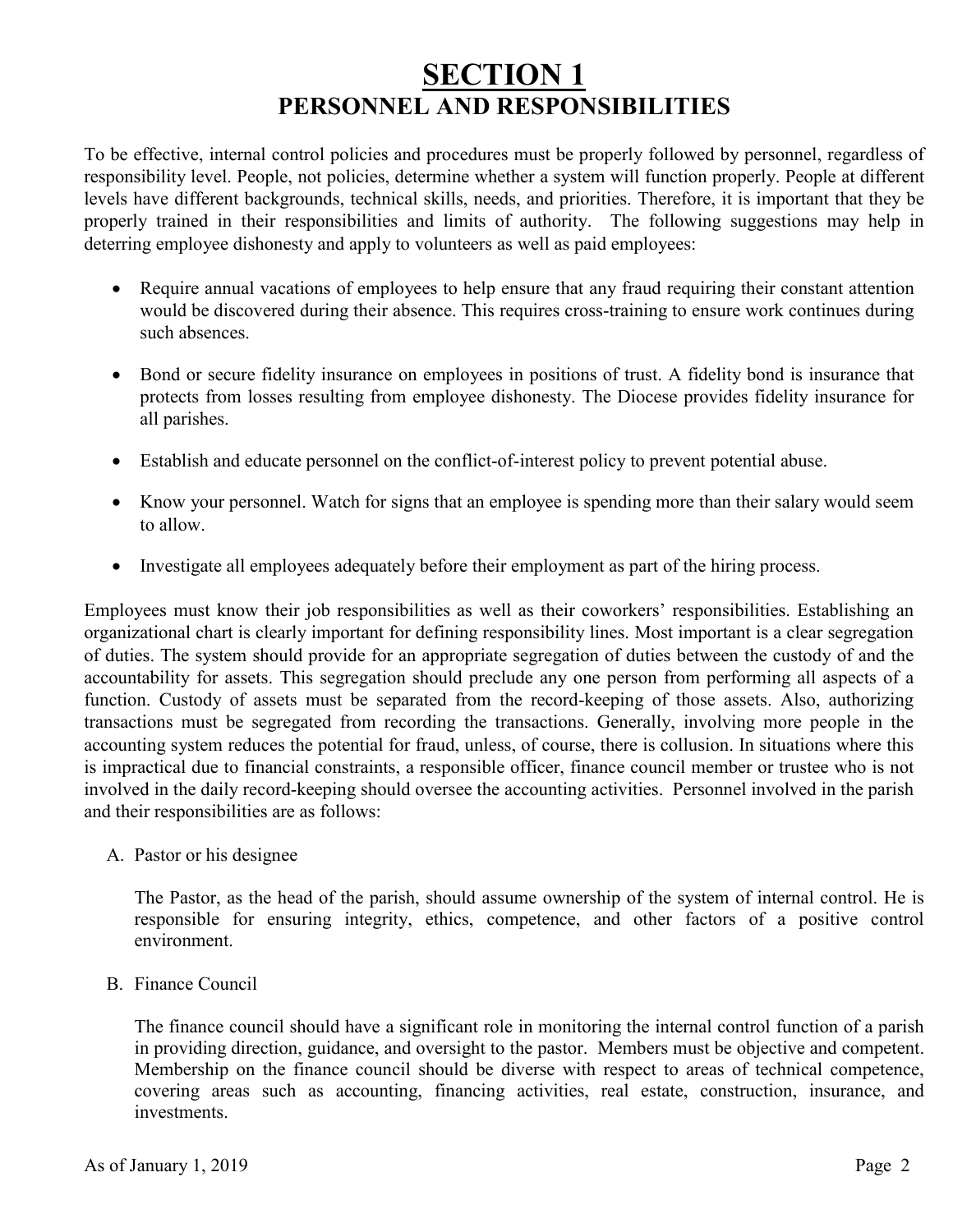## **SECTION 1 (continued) PERSONNEL AND RESPONSIBILITIES**

#### C. Volunteers

To the extent volunteers are involved they should be made aware of control consciousness. Personnel who volunteer need to understand the business implications of their activities. While the church is grateful for their volunteerism, there may be occasions when accepting their help would be inappropriate because of church or personal conflicts of interest.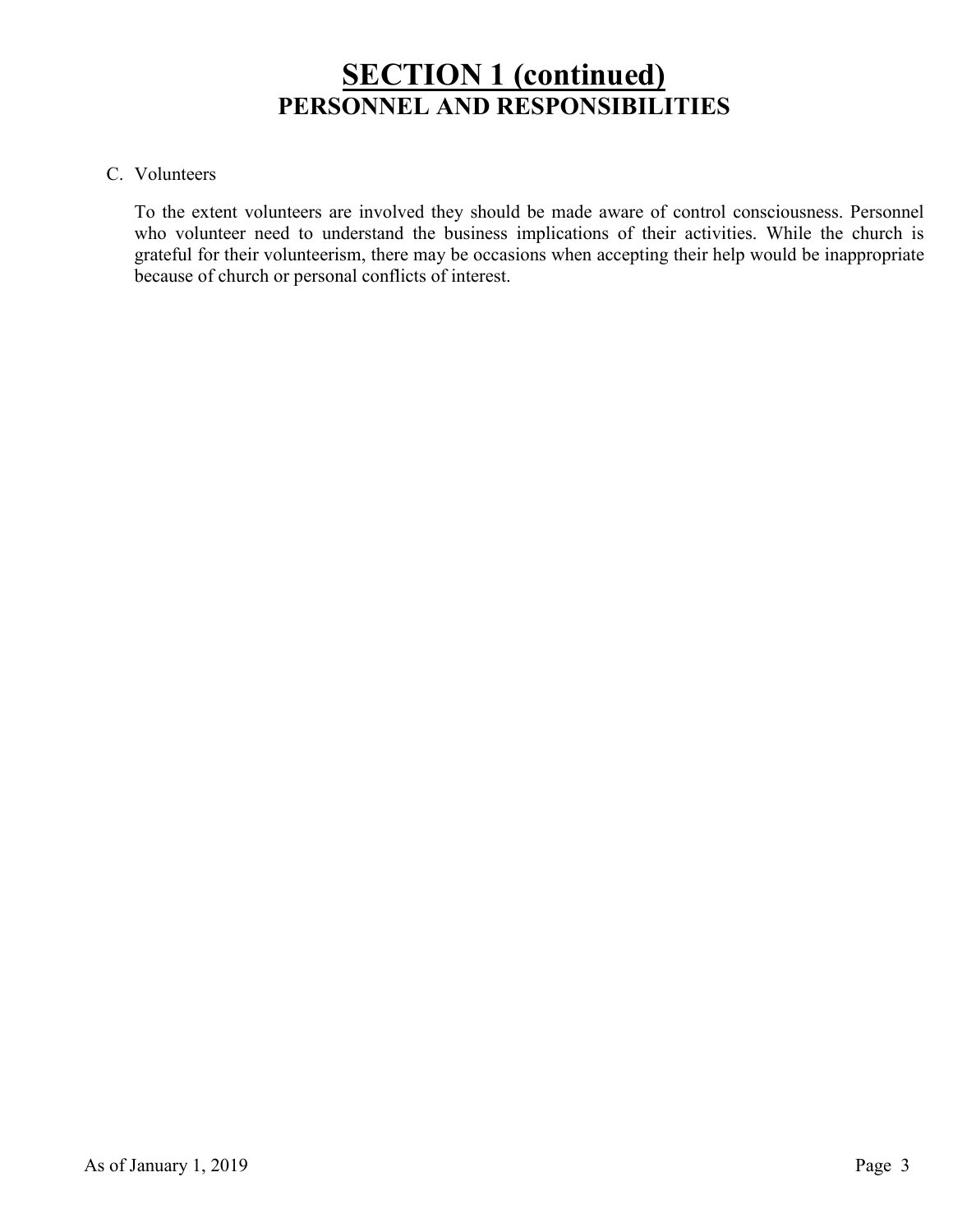## **SECTION 2 STEPS TO SOUND FINANCIAL MANAGEMENT**

Recommended standards for good financial management are as follows:

- Establishment of a qualified and active Parish Finance Council. See Appendix A for the Diocese of Youngstown Finance Council Guidelines.
- Establishment of a clear and defined chart of accounts. The chart of account should include account level detail sufficient to complete the Annual Parish Financial Report included in section 8.
- Establishment of budgets including periodic comparisons of budget to actual operating results. Diocesan and parish officials must insist that their financial managers have an adequate system of planning and control. Generally, they must have mechanisms in place to ensure that the parish can meet unexpected financial obligations and has the resources to take advantage of unexpected opportunities that may arise. This can be accomplished through the adoption of an annual budget. Proper planning also dictates that cash-flow forecasts are prepared periodically, and all excess cash placed in reasonably safe long-term investment vehicles. Quarterly budget to actual reports should be prepared by the bookkeeper and monitored by the pastor so that appropriate action can be taken should the actual results of operations vary materially from the budget. Furthermore, at a minimum on a quarterly basis the parish should report operating results versus budgeted amounts to the finance council so that they are aware of unusual variances from budget and can plan for future operations of the parish.
- Establishment of accounting procedures for processing of transactions of the parish including collecting and recording cash receipts, procurement and cash disbursement procedures, and clergy and lay employee hiring and payroll practices. See sections 3, 4, 5, 6, and 7. We understand that some of the parishes have a limited number of staff. In a two or three person office, segregation of duties among the office staff is imperative for internal control purposes. We have included a Chart of the Diocese of Youngstown Recommended Segregation of Duties in Smaller Parishes in Appendix B.
- Proper reporting including preparation of semi-annual and annual parish financial reports that are published in the church bulletins so that the information is available to parishioners. See section 9.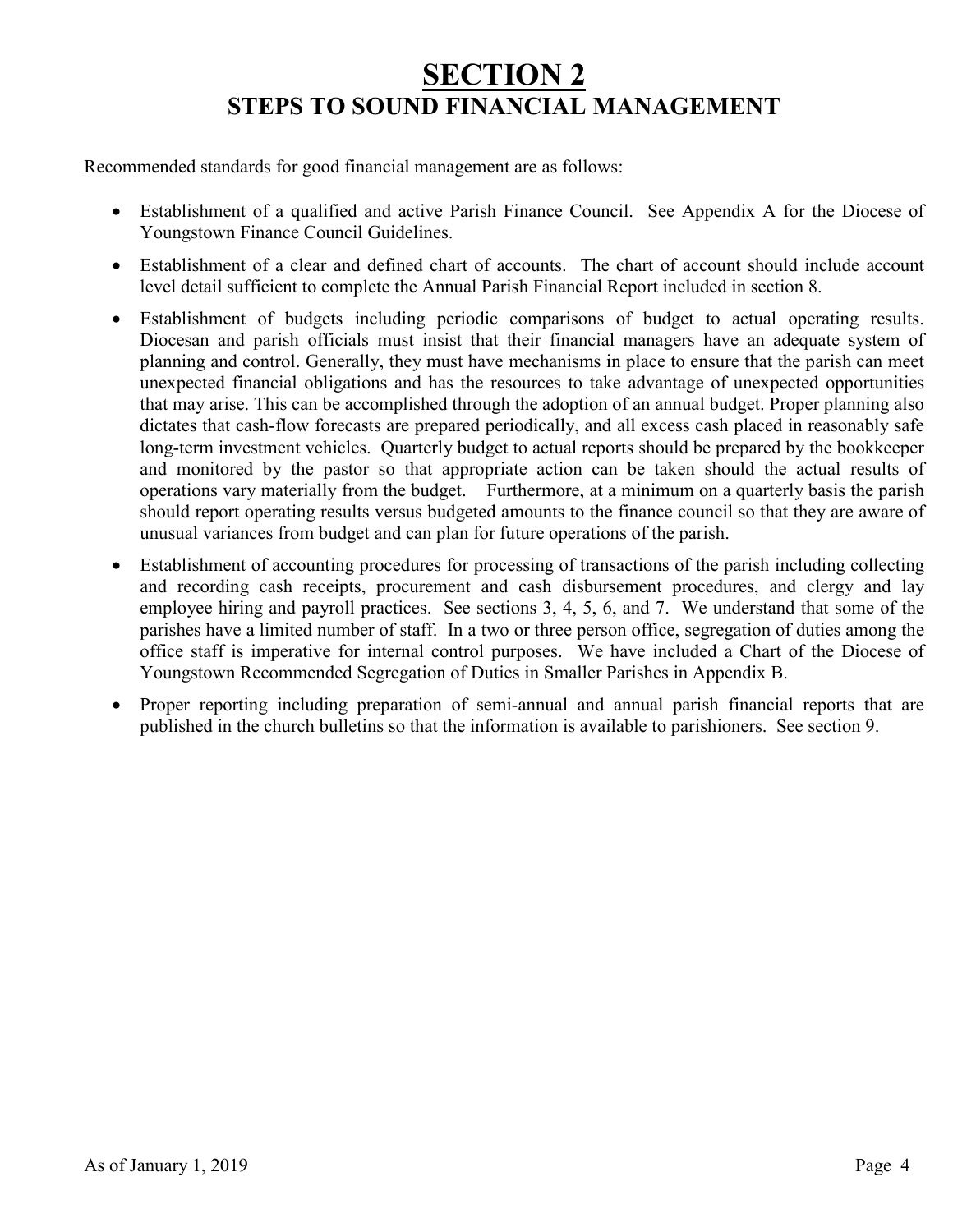## **SECTION 3 GENERAL ACCOUNTING PROCEDURES AND CONTROLS**

#### **Suitable Documents and Accounting Records**

Accounting records and documents should be maintained to provide an audit trail. Included in Appendix C is Record Retention Guidelines recommended by the United States Conference of Catholic Bishops, Inc. One major objective of an internal accounting control system is to provide reasonable assurance that the financial records reflect all financial transactions that have occurred. The recording of all transactions must be correct as to quantity and dollar amount, and must be made in the proper accounting period. The supporting documentation should be:

- simple and easy to use to help reduce error;
- numbered to help keep physical control over the documents;
- as few in number as possible to minimize confusion; and
- designed to ensure that they will be properly completed.

#### **Bank Accounts**

- The number of bank accounts should be strictly limited to those absolutely required. Obviously, the fewer the accounts, the greater the control and the smaller the opportunity for errors or wrongdoing.
- The finance council should approve the opening and closing of all bank accounts including accounts for auxiliary organizations. All accounts should be opened in the name of the parish, never an individual. For auxiliary organizations the bank account should be in the parish name and then the name of the organization. The mailing address for all accounts should be the parish's address. Only officials designated by board resolution should be permitted to open and close bank accounts.
- Authorized check signers should be very limited. The parish bookkeeper should never be a signer on the bank account. For auxiliary organizations the priest should always be a signer on the account along with the organizations president or treasurer. Checks in excess of a certain dollar amount (e.g., \$2,500) should require the signature of two responsible individuals. Facsimile signatures should be prohibited unless controlled by a check-signing machine with a numerical sequence counter. No signature stamps should be allowed.
- Bank statements should be reconciled to the accounting records each month in a timely manner. This includes all parish accounts, including auxiliary accounts and investment accounts. This is essential to determine if any unauthorized checks were issued or receipts stolen. The statement should be reconciled by someone other than the check signers. The individual responsible for reconciling the account should receive the bank statement unopened. The actual reconciliation should be compared with the financial statements by a separate responsible individual (e.g., finance council member) at least annually.
- Disbursement checks indicated as outstanding for more than 60 days should be investigated and resolved.
- All wire transfers should be pre-authorized by two responsible individuals.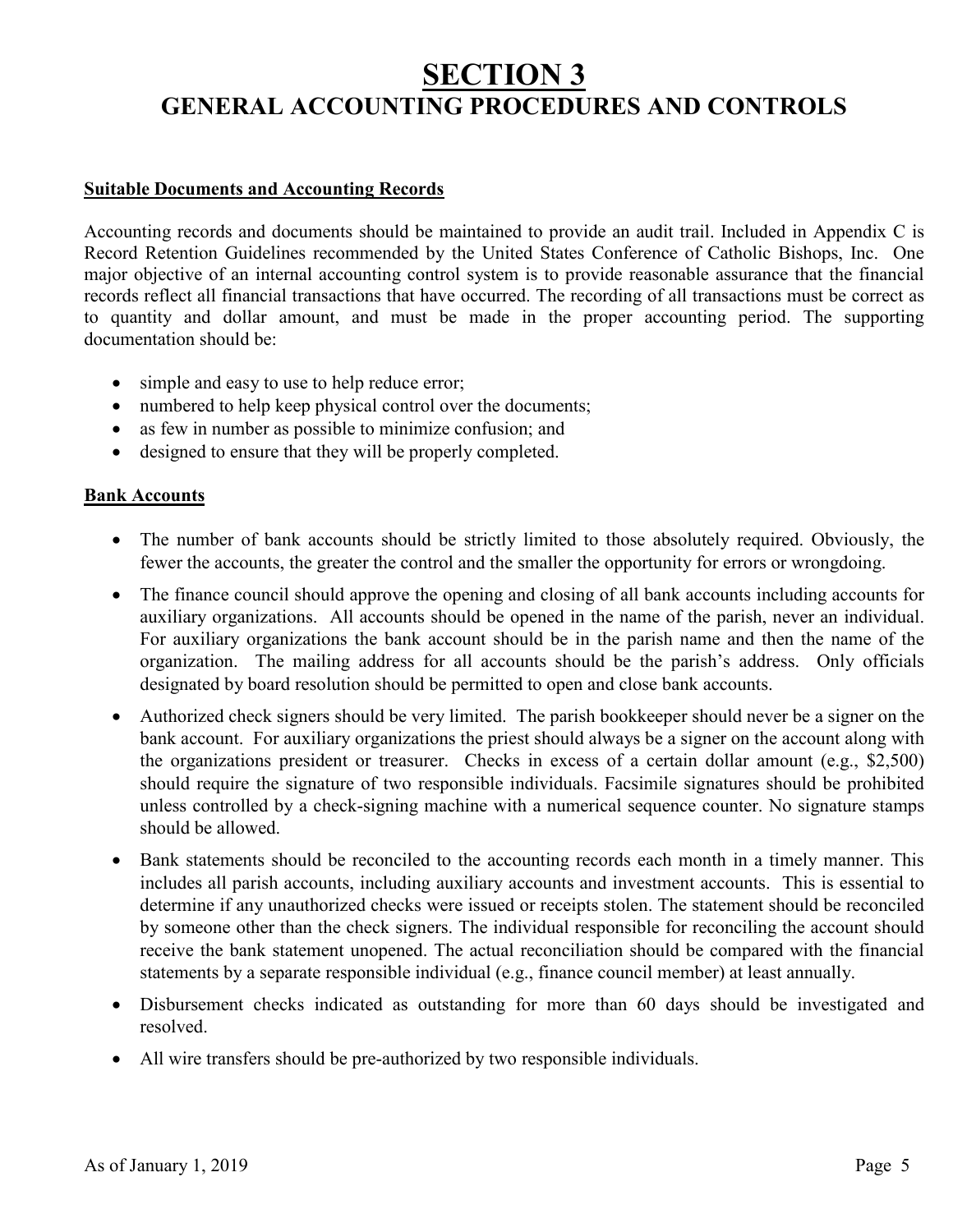## **SECTION 3 (continued) GENERAL ACCOUNTING PROCEDURES AND CONTROLS**

#### **Physical Control over Assets and Accounting Records**

The safeguarding of assets is an important aspect of a system of internal control. Accounting records can be protected by physical barriers, such as locked rooms or drawers accessible only to select individuals. The safeguarding of assets, however, is much more than just establishing physical control. The system should also provide documentation authorizing the movement of assets into or out of an organization.

In addition to accounting records, all physical assets should be properly secured. For example, furniture and equipment should be numbered and inventoried.

An important subset of physical controls is security for the information system. It is crucial that access to computer equipment and the computer software necessary to process accounting information be controlled. Computer files should be backed up and stored off-site and fireproof safes should be used to store important documents. Given the rapid changes being made in this information age, management must be cognizant of the importance of emphasizing controls over the use of its information technology.

#### **Independent Verification of Performance**

Procedures to reconcile actual transactions with those transactions that have been recorded are another element of internal control. The taking of a physical inventory or the reconciling of a bank account to the general ledger is two methods for such activity.

No one can objectively evaluate his/her own performance effectively, and no one can record large numbers of transactions with perfect accuracy. Supervisors must periodically assess the performance of their subordinates to help ensure that any accounting and internal control system is functioning properly.

#### **Methods for Reporting Income and Expenses**

• Cash Basis

A system of [accounting](http://financial-dictionary.thefreedictionary.com/Accounting) that recognizes [revenue](http://financial-dictionary.thefreedictionary.com/Revenue) when they are received, and [expenses](http://financial-dictionary.thefreedictionary.com/Expenses) when they are paid. Cash basis accounting does not deal with [accounts receivable](http://financial-dictionary.thefreedictionary.com/Accounts+Receivable) or [accounts payable](http://financial-dictionary.thefreedictionary.com/Accounts+Payable) and only recognizes [transactions](http://financial-dictionary.thefreedictionary.com/Transactions) actually paid for. This accounting system is easiest and perhaps best for parishes that have few receivables and that pay their monthly bills within 30 days of receipt.

• Accrual Basis

The accounting method under which revenues are recognized when earned (rather than when the cash is received), and expenses when incurred (rather than at the time of payment).

The assets and/or liabilities are affected at the time that the revenues are earned by either an increase in cash (if the revenue was paid in cash), an increase in accounts receivable (if the service was performed on credit), or a decrease in unearned revenues (if the service was paid for in advance and earned at a later date). The assets and/or liabilities are also affected at the time of the expense by a decrease in cash (if the expense was paid at the time the expense was incurred), an increase in accounts payable (if the expense will be paid in the future), or a decrease in prepaid expenses (if the expense was paid in advance).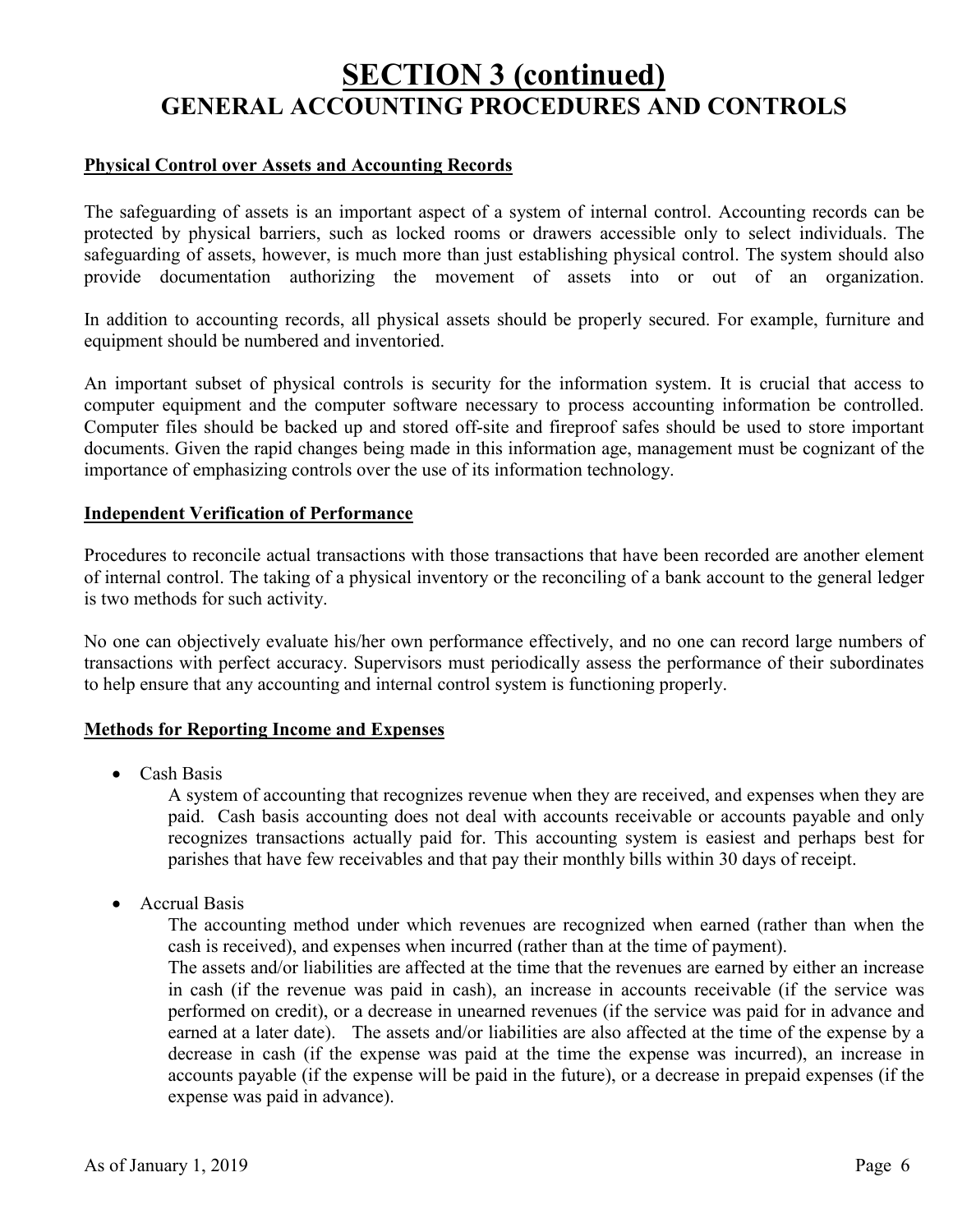## **SECTION 4 PROCEDURES AND CONTROLS FOR PROCESSING OF REVENUES, CASH RECEIPTS AND TRACKING ACCOUNTS RECEIVABLE**

#### **Controls over Revenues**

- Billing invoices should be pre-numbered to make sure they are all accounted for. There must also be physical control over invoices so that they are not improperly used.
- Restricted donations should be recorded as restricted and used only for the restricted purpose imposed by the donor. A record should be kept of the use of the restricted funds to verify they were used for the donors intended purpose.
- Endowed funds received should be recorded as endowment, and only the investment income should be expended for parish use.
- All bequests and trusts where the parish/school is a beneficiary should be handled in accordance with Canonical and diocesan requirements for the acceptance and receipt of such gifts.
- Custodial accounts and amounts received for others should be adequately segregated in the activity records and transmitted to the ultimate recipient within 30 days of the collection. Whenever possible, amounts reported by contributors (such as parishes forwarding special collections) should be reconciled or compared with amounts ultimately disbursed to the agency.

#### **Controls over Cash Receipts**

- As offertory collections are a major source of parish funds, the parish should establish procedures for offertory collections at masses to insure the security of the funds. Those procedures should be documented and consistently followed and should include offertory count sheets. See Appendix D for the Diocese of Youngstown Offertory Collection Procedures.
- When the mail is opened, a list of cash and checks received should be prepared and checks should be restrictively endorsed. The person opening the mail and preparing the list should be independent of the accounting function. A responsible official should periodically compare the list to the cash receipts journal record and the bank validated deposit slips.
- Cash and check receipts should be deposited intact daily and no funds removed from the deposit. If deposits cannot be made on a daily basis then funds should be secured in a safe.
- All handling of cash should be segregated from the maintenance of receivable records.
- Funds received for Mass stipends recorded separately from other funds, and a record kept of all Masses said in accordance with Canonical and diocesan requirements. Mass stipends are not parish income, but the parish shall hold these monies in trust for the individual priest who says the mass. Internal revenue service guidelines require that the parish include the amount of stipends paid to priests either in their W-2 for the parish priest or in the form of a 1099 for other priests.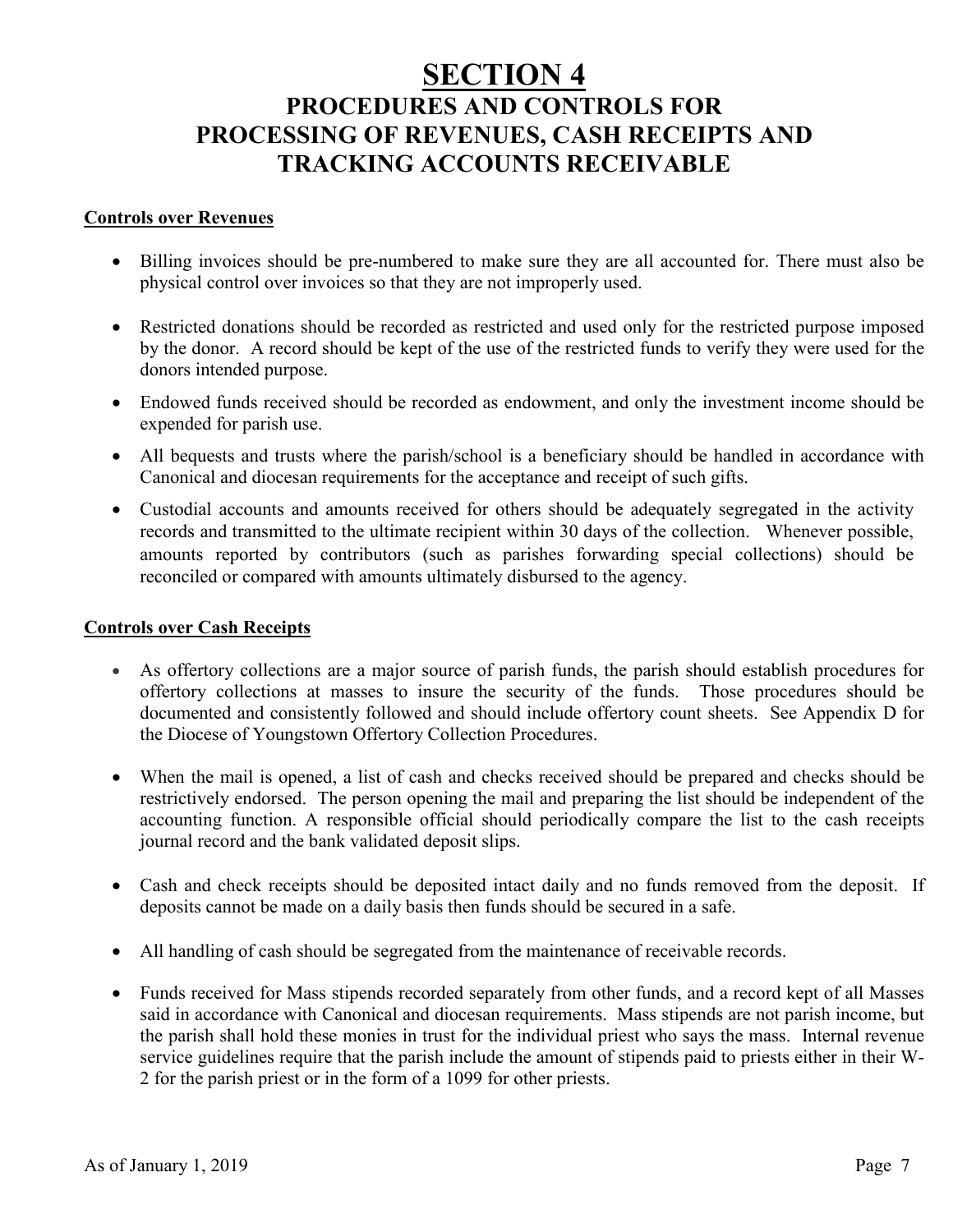## **SECTION 4 (continued) PROCEDURES AND CONTROLS FOR PROCESSING OF REVENUES, CASH RECEIPTS AND TRACKING ACCOUNTS RECEIVABLE**

#### **Controls over Accounts Receivable**

- "NSF" checks should be followed up immediately, resolved and adjusted as necessary.
- Periodically, the detail of the accounts receivable and/or pledges receivable subsidiary records should be compared with the control account and reconciled by an independent person. Accounts should also be periodically confirmed by the debtor.
- All adjustments, discounts, allowances and bad debt write offs should have specific approval processes. Additionally, a record of all adjustments should be maintained and periodically reviewed by the finance council to minimize the danger of collections being received and not recorded.
- The accounts receivable listing should be aged regularly and the delinquent accounts periodically reviewed by a responsible official.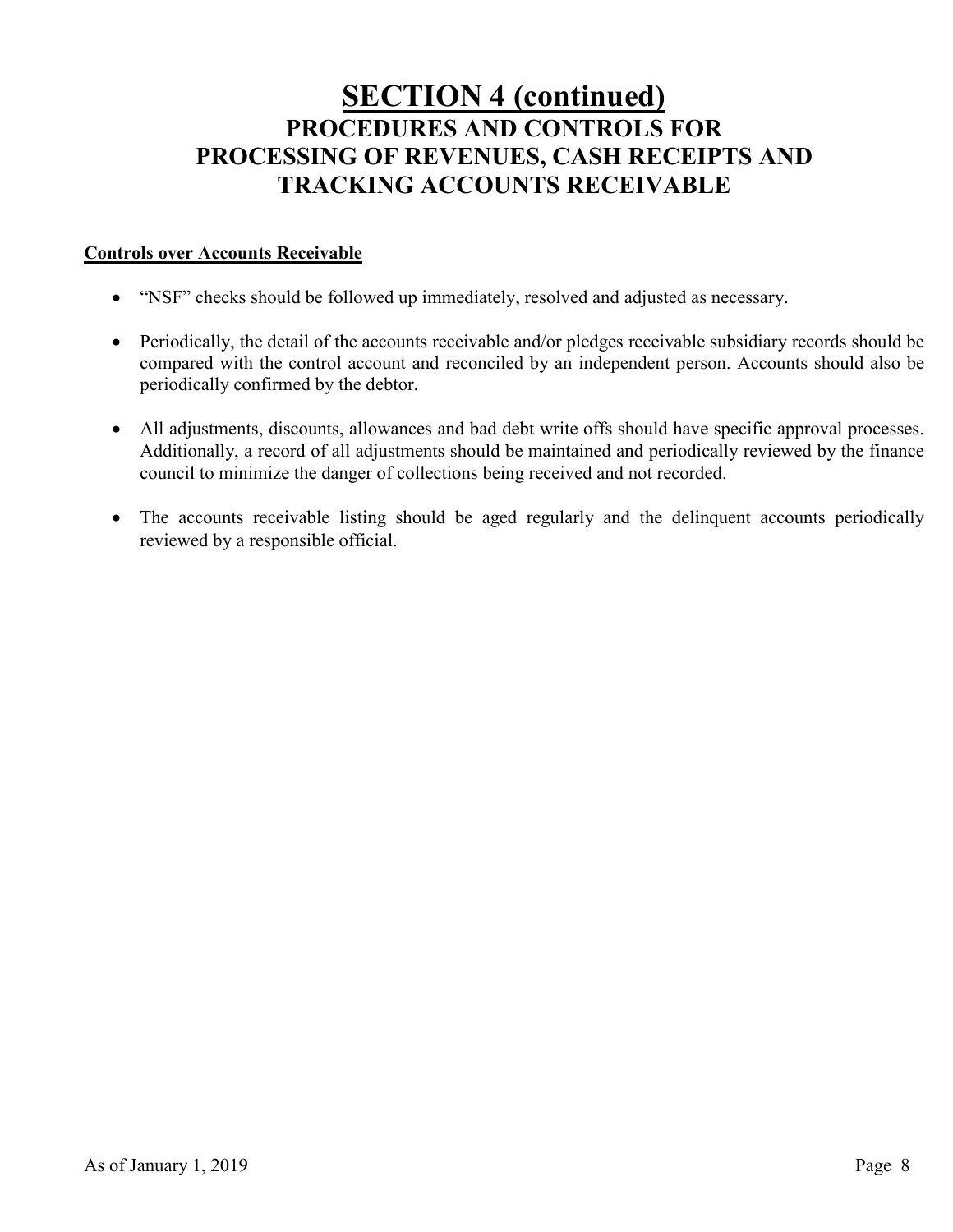## **SECTION 5 PROCEDURES AND CONTROLS FOR PROCESSING OF PURCHASES, CASH DISBURSEMENTS AND TRACKING ACCOUNTS PAYABLE**

#### **Controls over Purchasing and Receiving Goods and Services**

- The request for goods or services is the starting point for the cycle. Proper authorization for acquisitions is an essential part of the function because it ensures that the goods or services purchased are for an authorized purpose, and it prevents the purchase of excessive or unnecessary items. It is essential, therefore, that purchasing authority be established. Certain major expenditures of parish funds require the permission of the Bishop. See section 6 for discussion of these items. The individual authorized to approve purchases should be separate from those handling the actual disbursements function.
- Before an acquisition is approved a responsible official should check to see if available budget dollars remain to support the purchase.
- After the acquisition request has been approved, the order must be initiated to purchase the goods or services through a vendor. Parishes are exempt from sales tax and should provide the vendor with a sales tax exemption form along with a copy of the group exemption. A copy of the sales tax exemption form and instructions on how to obtain a copy of the group exemption is included in Appendix E.
- The receipt of goods or services from the vendor is a critical point in the cycle, because it is the point when the associated liability is usually first recognized. When goods are received, adequate control requires an examination for descriptions, quality, and condition. The individual responsible for the examination should initial the invoice verifying that all items were received.

#### **Controls over Tracking Accounts Payable**

- The proper recognition of the liability for the receipt of goods and services requires accurate and prompt recording. The accounts payable disbursements personnel are responsible for verifying the accuracy of the account coding and for recording them in the accounts payable register or system. They should check the extensions and footings for accuracy.
- The accounts payable/notes payable procedures are clearly related to the procedures for cash disbursements. The control concern is to make certain that all liabilities are properly recorded and ultimately paid. For disbursements that are not normally accompanied by an invoice (e.g., payment on a note), the authorization should come from a responsible official.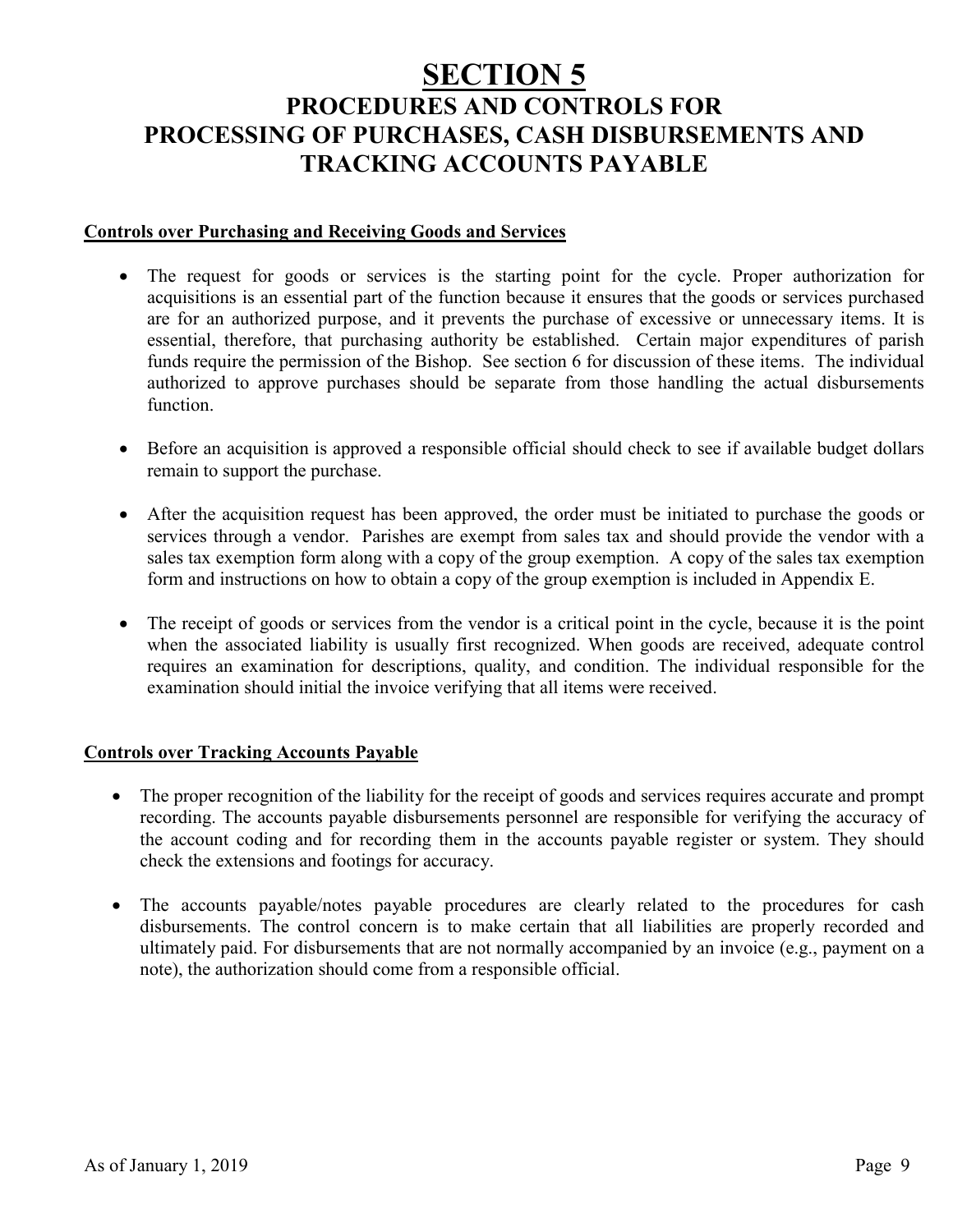## **SECTION 5 (continued) PROCEDURES AND CONTROLS FOR PROCESSING OF PURCHASES, CASH DISBURSEMENTS AND TRACKING ACCOUNTS PAYABLE**

#### **Controls over Cash Disbursements**

- The most important controls in the cash disbursement function include the signing of checks by an individual with proper authority.
- There should be separation of responsibilities for signing the checks and performing the accounts payable function, and careful examination of the supporting documentation by the check signer. Check signers should not have access to the accounting records.
- All cash disbursements should be made with pre-numbered checks, with the exception of petty cash. Using checks for all major cash payments ensures that the disbursement is authorized and there is a permanent receipt. The check should be pre-numbered so that it is accounted for properly. This procedure helps to prevent the issuance of a check that is not recorded in the cash disbursement journal. Additionally, pre-signed checks should not be allowed.
- If a mistake is made when preparing a check, the check should be voided before preparing a new one. The voided check should then be altered to prevent its use, retained to make sure all pre-numbered checks are accounted for, and filed with other checks for a permanent record. The stock of unused checks should be safeguarded and regularly inventoried.
- Checks should be drawn according to procedures prescribing adequate supporting documentation. To ensure that disbursements are supported by invoices that have been properly authorized, this documentation should include at least (1) a proper original invoice; (2) evidence that the goods or services were received; and (3) evidence that the purchase transaction was properly authorized.
- It is important to have a method of canceling the supporting documents to prevent their reuse as support for another check at a later time. A common method is to have a "paid" stamp for the supporting document that includes the number of the account the disbursement is charged to and the check number.
- All checks should be mailed promptly and directly to the payee. The person mailing the check should be independent of those requesting, writing, and signing it.
- National and Special collections should be remitted to the Diocese within 30 days of the collections.
- If a petty cash fund is used it should not exceed \$500 and there should be one custodian that controls the fund. The petty cash fund should only be replenished when properly approved vouchers/detailed receipts are presented justifying all expenditures (date, purpose, person making purchase, authorization for purchase). Checks to replenish petty cash should be made payable to the parish/staff member not to cash.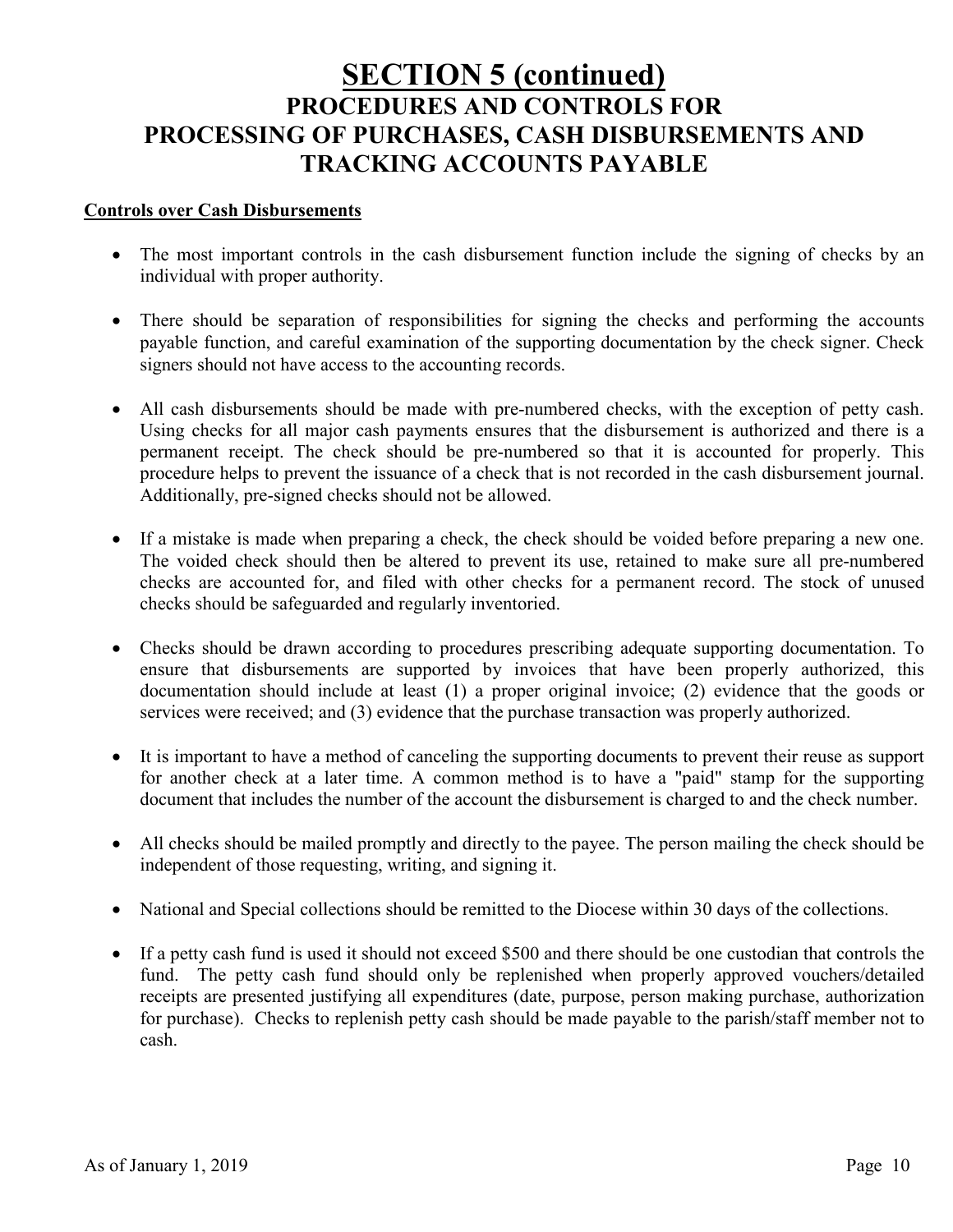## **SECTION 6 PROCEDURES FOR CAPITAL AND OTHER MAJOR EXPENDITURES**

For capital or other major expenditures, a competitive bidding process should be established.

- 1. Any expenditure in excess of \$10,000 requires 3 written competitive bids.
- 2. Bids should be submitted to the finance council.
- 3. The following factors should be considered in reviewing bids and awarding contracts:

1) Cost

- 2) Bidder's previous record of performance
- 3) Timeliness of response and delivery
- 4) Fully Insured Contractors Only
- 5) References

All expenditures, including major ones, should first be reviewed and approved by the pastor and finance council. Certain expenditures require the additional permission of the diocesan Chief Financial Officer and the Vicar General who acts on behalf of the Bishop. The expenditures requiring additional permissions include:

- Purchase of land regardless of the amount.
- Purchase or construction of buildings regardless of the amount.
- Additions/renovations to existing buildings over \$10,000.
- Purchase of furniture and equipment in excess of \$10,000.

A request for permission to spend is done through submission of a permission to spend form to the diocesan finance office for approval prior to the expenditures being initiated. The Diocese of Youngstown Permission to Spend form is included in Appendix F.

#### **Purchase or Sale of Property and Lease Negotiations**

All Diocesan real estate is held in Trust under the name of "The Roman Catholic Diocese of Youngstown" with the Bishop of the Diocese as Trustee. The Finance Office of the Diocese serves as a Liaison to the Bishop for all property transactions. Because of this, the Chief Financial Officer (CFO) has to be informed early in the discussion phase of any property transactions. All property listing agreements, purchase contracts, leases, deeds, etc. must be approved by the CFO before they are forwarded on to the Bishop for his signature. The CFO does possess a Power of Attorney from the Bishop which can be executed by the CFO after consultation with the Bishop in order to expedite transactions in the absence of the Bishop.

It is appropriate to utilize legal counsel at the parish level to draft and review real estate documents with the understanding that final review will be done by Diocesan legal counsel before final review by the CFO. Diocesan legal counsel will bill the parish separately for services rendered pertaining to such transactions.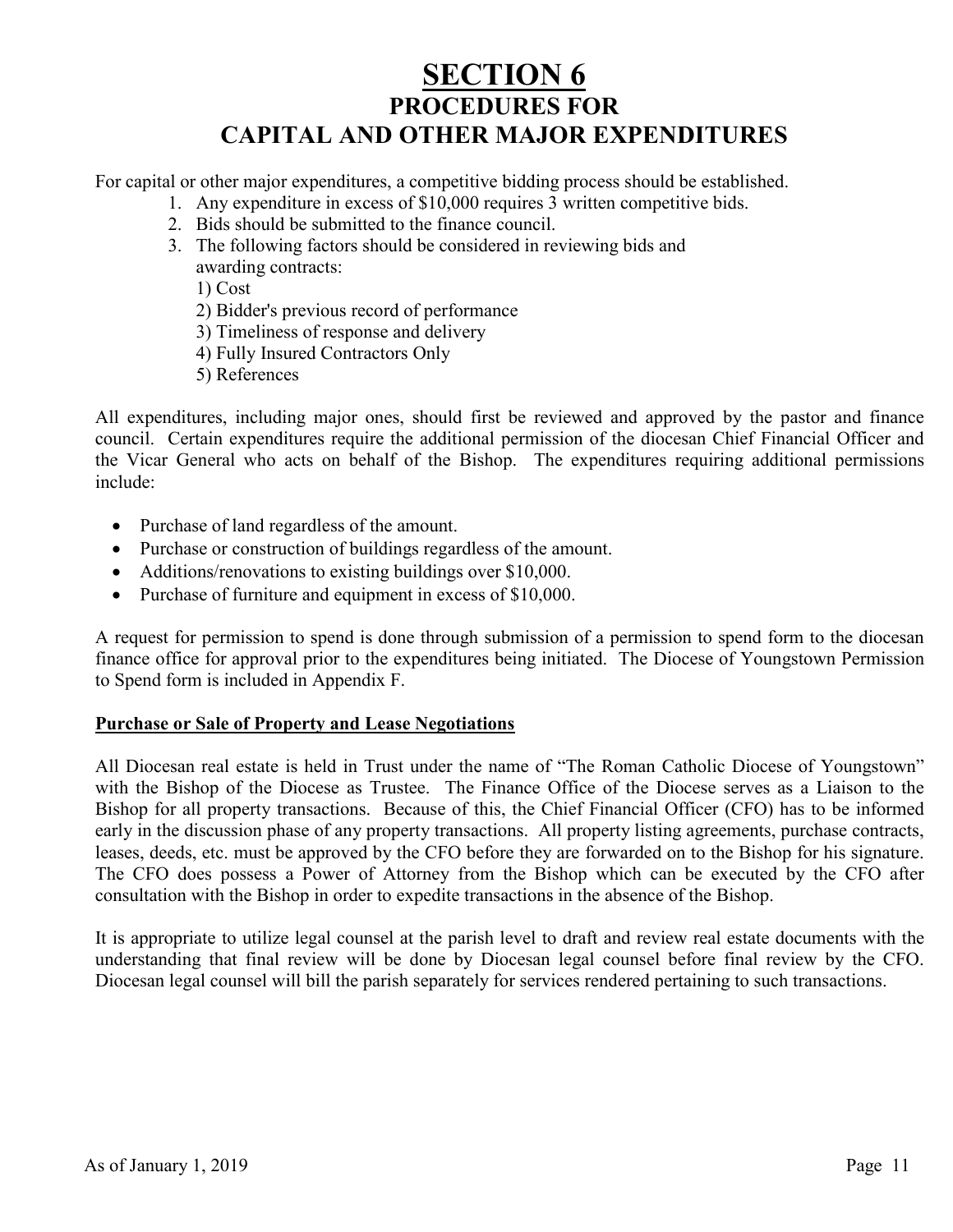## **SECTION 6 (continued) PROCEDURES FOR CAPITAL AND OTHER MAJOR EXPENDITURES**

#### **Upkeep of Property**

It is important to properly maintain all Diocesan property. Proper maintenance eliminates many liability issues, thus not having a negative impact on annual insurance premiums and legal costs. Property that is currently in use should be kept in appropriate working order and good physical appearance. It is the responsibility of each pastor to assume that the physical plant is safe, clean and well maintained. This includes the church, rectory, school, social hall, convent, associated grounds etc. as it pertains to the particular parish.

In situations where buildings are no longer utilized, proper attention should be given to winterizing, securing against vandalism/theft, and consideration of demolition, sale or alternative use. Please do not hesitate to contact Joe Kuras, Director of Property Management at the Diocese office, extension 294, with any questions regarding this issue. It is imperative that considerations be given as to the cost of infrequently utilized or closed facilities when discussions are held with Finance Councils or other parish groups regarding how to best utilize parish financial resources.

#### **Utility Cost Reduction Plans**

It is not the policy of the Diocese to endorse one particular Energy Consultant. The Diocese Central Services Offices has utilized the services of Telco Pros Inc. for energy, telephone, and equipment lease reviews (for tax exempt status). Cost and rate reductions have been achieved in each of the above categories based upon these reviews. Several parishes and Diocesan High Schools have utilized this company for various services. To date, no complaints have been received by the Finance Office regarding this firm. The firm contact information is:

Telco Pros Inc. Roger S. Zona Office Phone: 877-244-0182 Cell Phone: 216-926-6173 Fax Number: 216-803-9898 Email: [roger.zona@thetelcopros.com](mailto:roger.zona@thetelcopros.com)

#### **Property & Liability Insurance Allocation Method Revision**

As of fiscal year 12-13 the property and liability insurance allocation method has been revised with the following calculations:

- A \$200 dollar per claim fee will be added to all entities processing claims in the previous fiscal year.
- Ten percent of total claim dollars processed the previous fiscal year, by an entity, will be added to that entity's allocation calculation.
- Any entity that owns a vehicle will be charged \$750 per vehicle and \$900 per bus.

The 1<sup>st</sup> two revisions are added to the portion of the formula that takes into account a max/min increase or decrease in allocation. The last revision is a direct add-on amount to the allocation.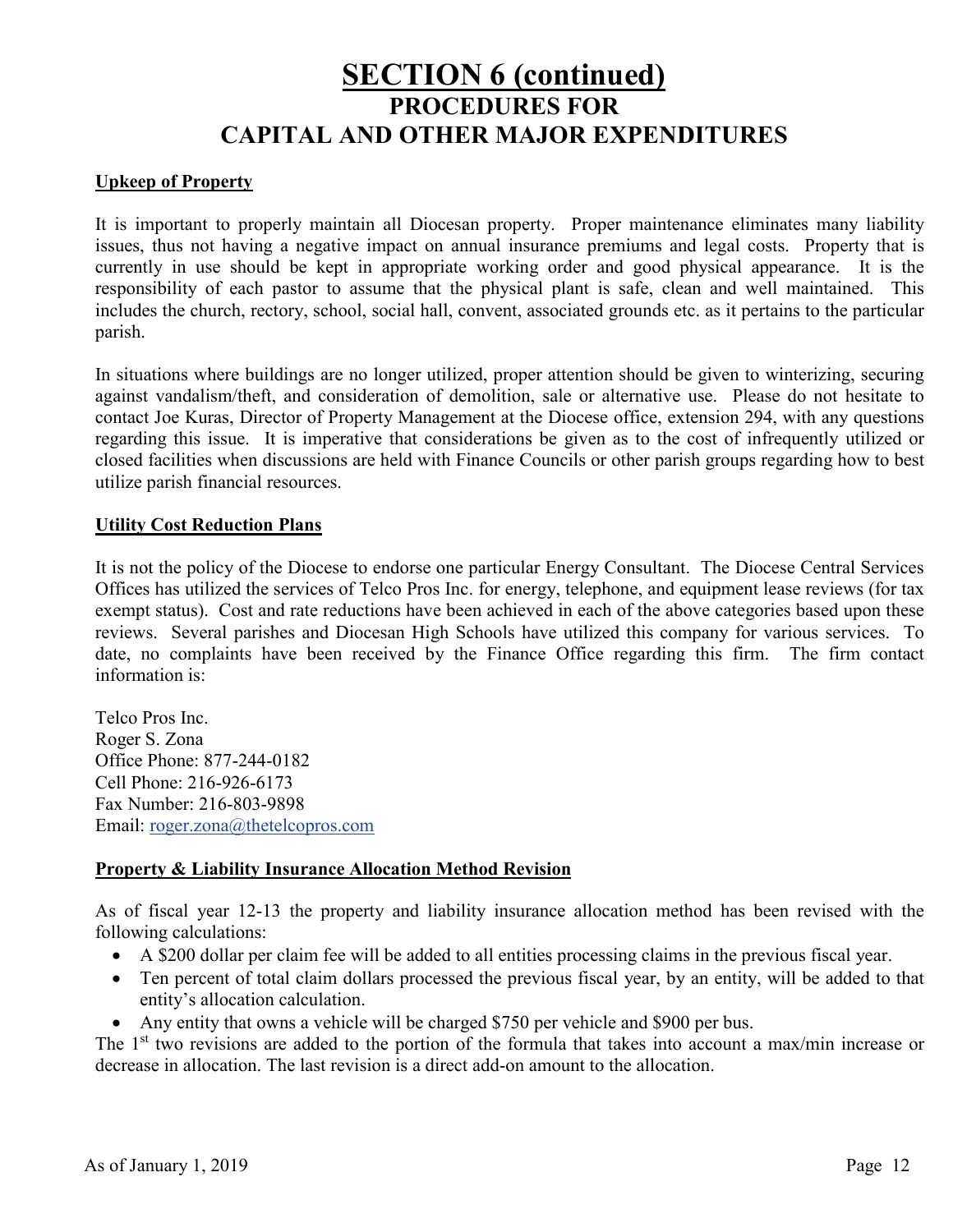## **SECTION 6 (continued) PROCEDURES FOR CAPITAL AND OTHER MAJOR EXPENDITURES**

### **Property & Liability Insurance Claim Process Contact Person**

Gallagher Basset Claims Adjuster Rochelle Reichert Toll Free Number: 800-416-1826 ext. 2345 Direct Line Number: 614-356-2345 Fax Number: 866-947-2094 Email: Rochelle reichert@gbtpa.com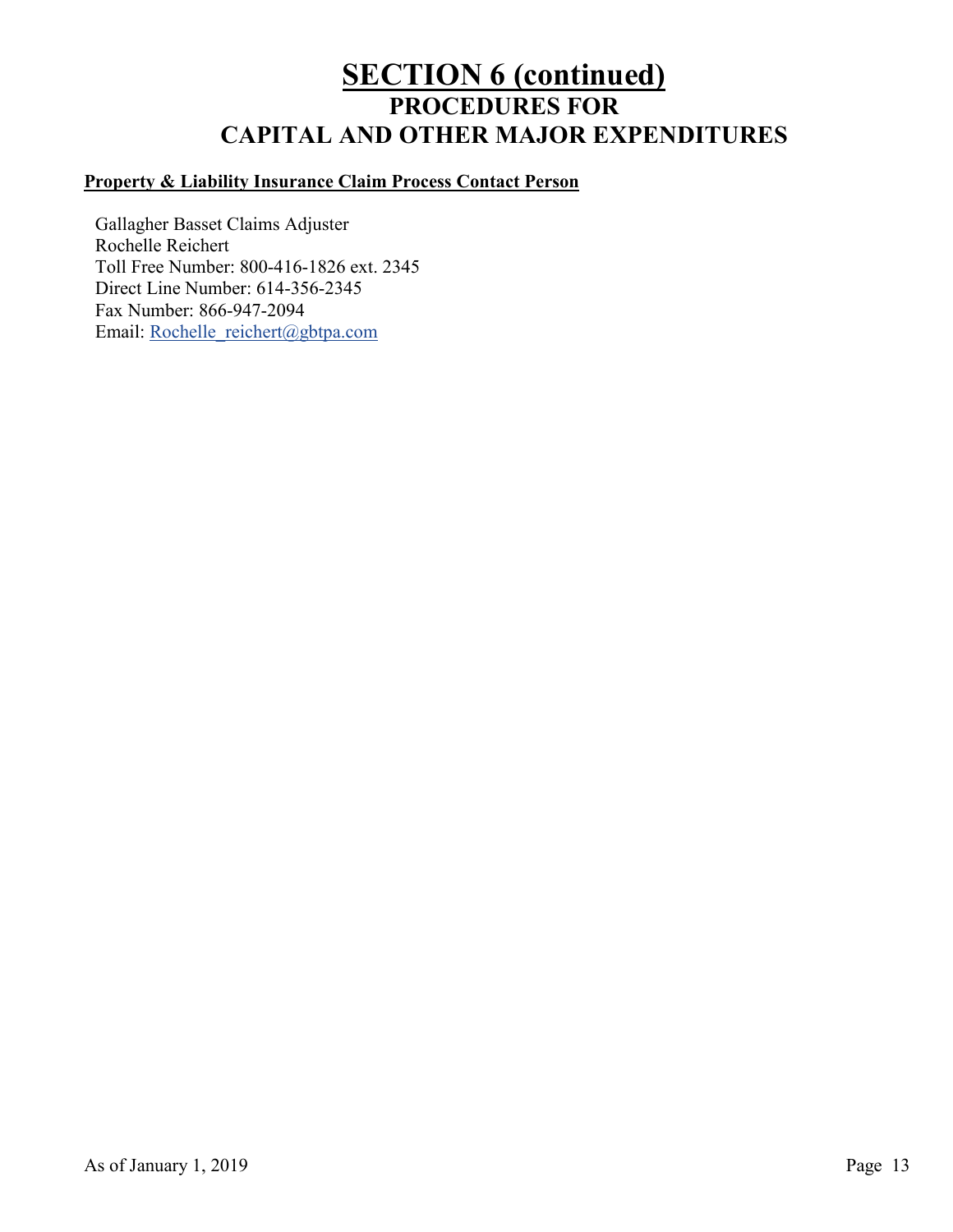## **SECTION 7 PROCEDURES FOR HIRING, PAYROLL AND EMPLOYEE BENEFITS**

#### **Importance of Employee Handbook and Recommended Policies**

The Parish is a distinct canonical and civil legal entity that employs its own personnel. The autonomy of the Parish and the authority of the Pastor must be respected and preserved. The Handbook is not a contract, expressed or implied. It is intended to give employees a description of working conditions, policies and benefits of employment in the parish. It is intended to promote fairness and equity among employees by providing a written statement of policies, and to ensure that employees have a clear knowledge of these policies.

The responsibility for implementation of and adherence to the policies contained in the Handbook rests with the Pastor or his delegate for employees.

#### **Employee Required Documents and Personnel Files**

In order to protect the young children and vulnerable adults of the Diocese, a Child Protection Policy has been implemented by the Diocese of Youngstown. This policy is available on the Diocesan website, [www.doy.org.](http://www.doy.org/)

All employees should have employee personnel files which should include various records. We have developed a checklist of required records that should be placed in the employee personnel file, along with some sample forms to use that is included in Appendix G.

#### **Centralized Payroll**

Compensation and payroll reporting is one of the most complicated and unique financial aspects of the Catholic churches. The Diocese of Youngstown has contracted with Interlogic Outsourcing, Inc. (IOI) for payroll processing. IOI is a national leader of payroll and employer outsourcing services. They are experts in payroll processing and payroll tax filing.

We recommend that all diocesan parishes, schools and other entities contract with IOI for payroll processing and tax filing. Please contact, Mike Terlecki, at Diocese of Youngstown, phone 330-744-8451, extension 260, for information on implementation of centralized payroll with IOI.

#### **Items Reported as Compensation**

- Hourly or salary wages paid for services performed
- Bonuses, cash gifts, gift certificates, or cash equivalents paid to employees
- Stipends paid to clergy
- Other cash allowances paid without required documentation or invoices (i.e. fuel for priests personal vehicle, vehicle expenses such as repairs and maintenance, priest personal clothing)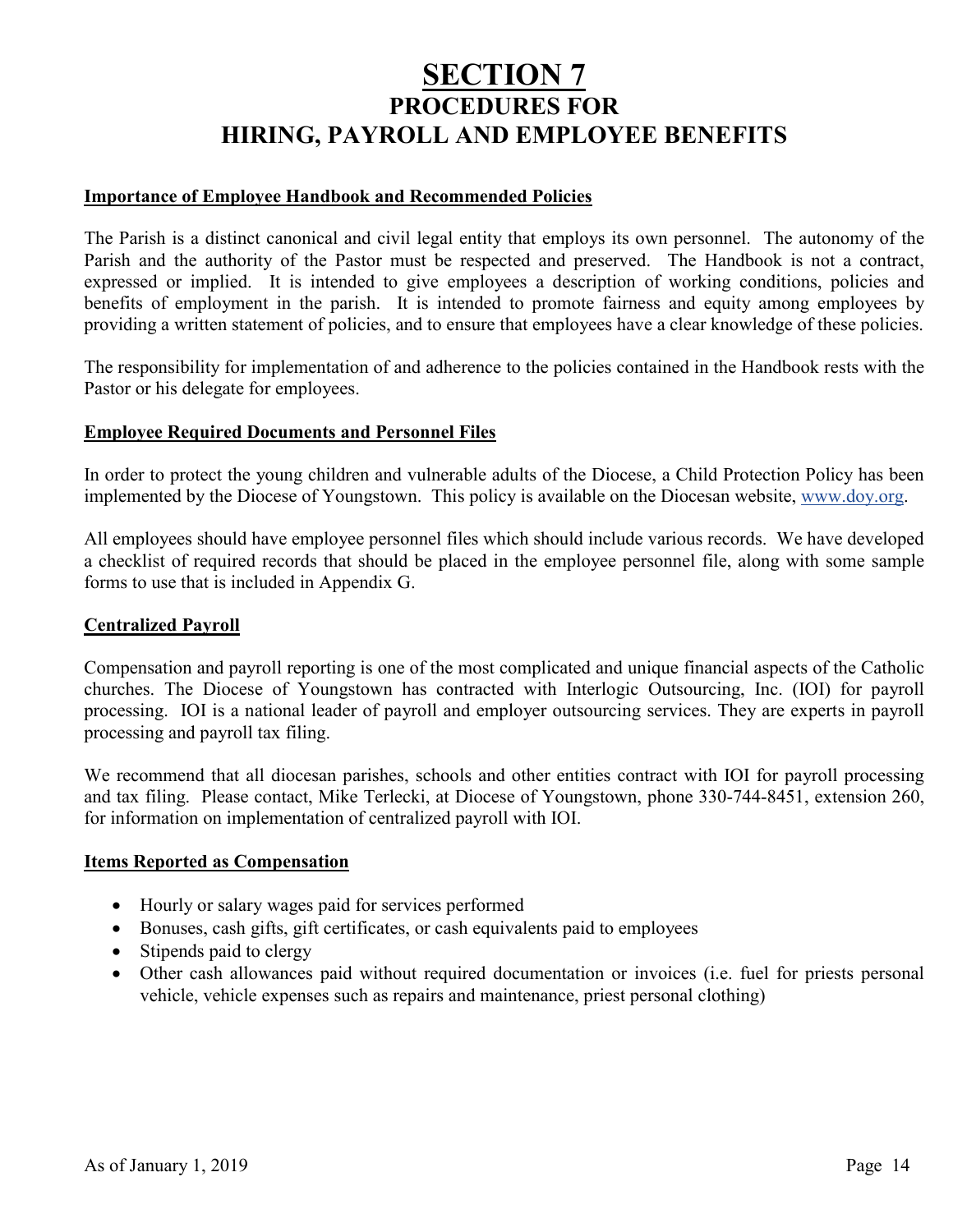## **SECTION 7 (continued) PROCEDURES FOR HIRING, PAYROLL AND EMPLOYEE BENEFITS**

#### **Clergy Payroll**

There are unique circumstances related to Priests payroll which include:

- Priests are considered employees for federal, state and local income tax purposes and receive a W-2 at year end for their salary.
- Priests are self-employed for social security and Medicare tax purposes. Thus there is no withholding of social security or Medicare tax from the priests wages. Also, the church is not required to pay the employers portion of social security or Medicare tax on the priests wages.
- Priests who live in the rectories receive tax free housing and meals. In order for meals to be tax-free they must be consumed on the premises of the parish or rectory. They are tax-free because the priest is considered to be "on call" when on the parish grounds.
- Priests receive various fringe benefits that are set by the Bishop. The fringe benefits are to be paid by the parish, are tax-free and currently include:
	- Monthly contribution to the priest retirement fund
	- Healthcare insurance, including medical, vision and dental
	- Funding of continuing education costs up to \$1,400 annually
	- Funding of retreat costs up to \$500 annually
	- Reimbursement to priests for job related expenses up to \$2,400 annually.
- The Diocese determines the priest salaries annually on July 1 of each year. Salary levels are based upon the priest's year of ordination. The annual Diocese of Youngstown Priest's Salary Scale is sent to the Parish on an annual basis.

#### **Employee Benefits**

A lay employee is eligible on the first of the month following 30 days of employment for all of the following benefits if they are an employee who is working at least 20 hours per week and at least 1,000 hours per year:

- Life Insurance at one and one half of the employees annual salary or wages (employer paid)
- Long-term disability insurance (employer paid)
- Unemployment insurance (employer paid)
- Workers compensation insurance (employer paid)
- Healthcare insurance including medical, prescription drug, dental and vision (employee and employer paid)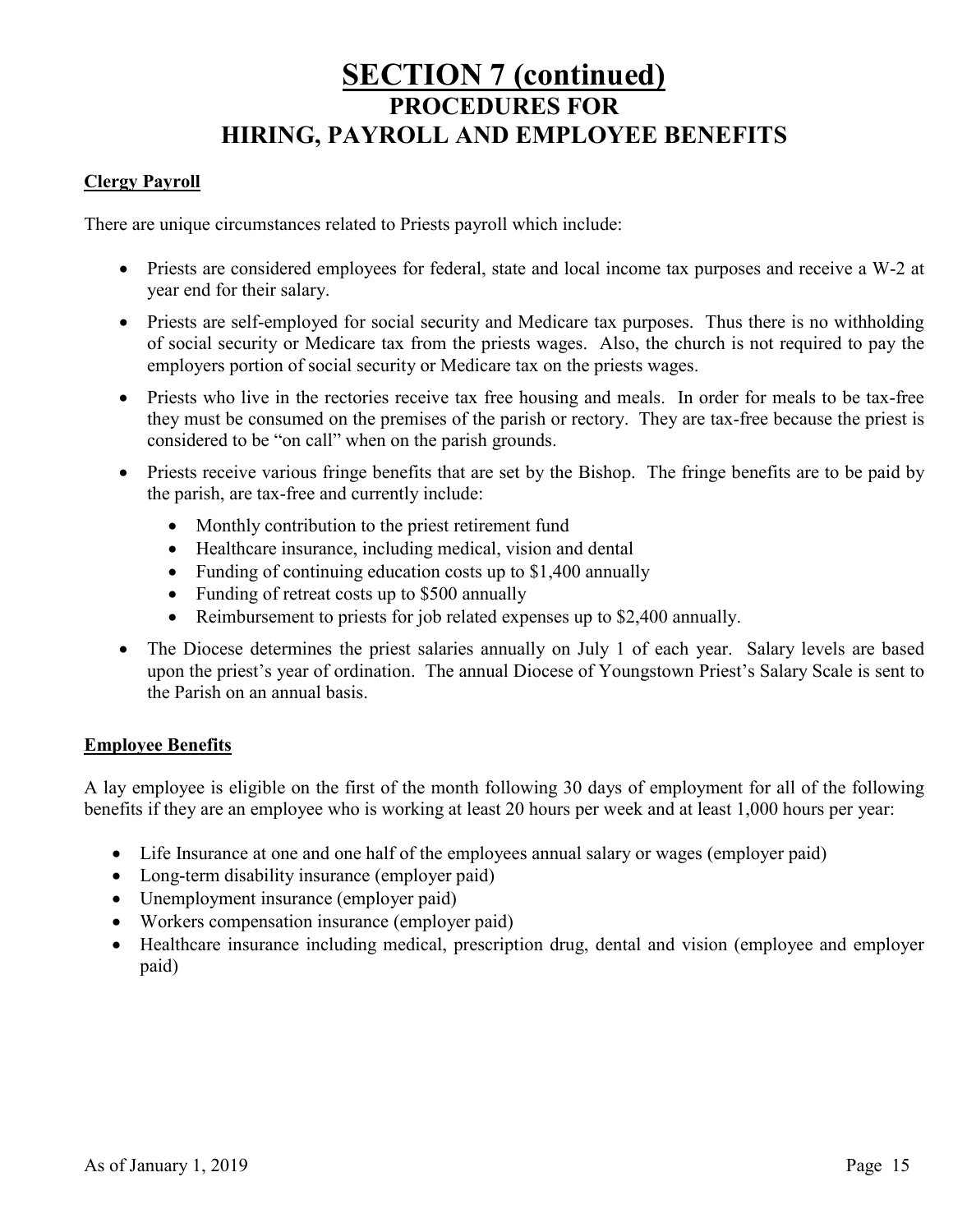## **SECTION 7 (continued) PROCEDURES FOR HIRING, PAYROLL AND EMPLOYEE BENEFITS**

#### **Employee Benefits (continued)**

For those part-time lay employees working less than 20 hours per week and less than 1,000 hours per year the benefits available to them are as follows:

- Unemployment insurance (employer paid)
- Workers compensation insurance (employer paid)

All lay employees are able to enroll in the 403(b) salary deferral plan as of the first day of hire. Once a lay employee, working at least 20 hours per week and at least 1,000 hours per year, completes one year of service they are eligible to participate in an employer match contribution under the 403(b) salary deferral plan starting with the first plan entrance date following the one year of service. The plan entrance dates are January 1 or July 1 of each year. The match contributions are made into the employees 403(b) account twice a year. For the period January 1 through June 30 the contribution is made in August and for the period July 1 through December 31 the contribution is made in February.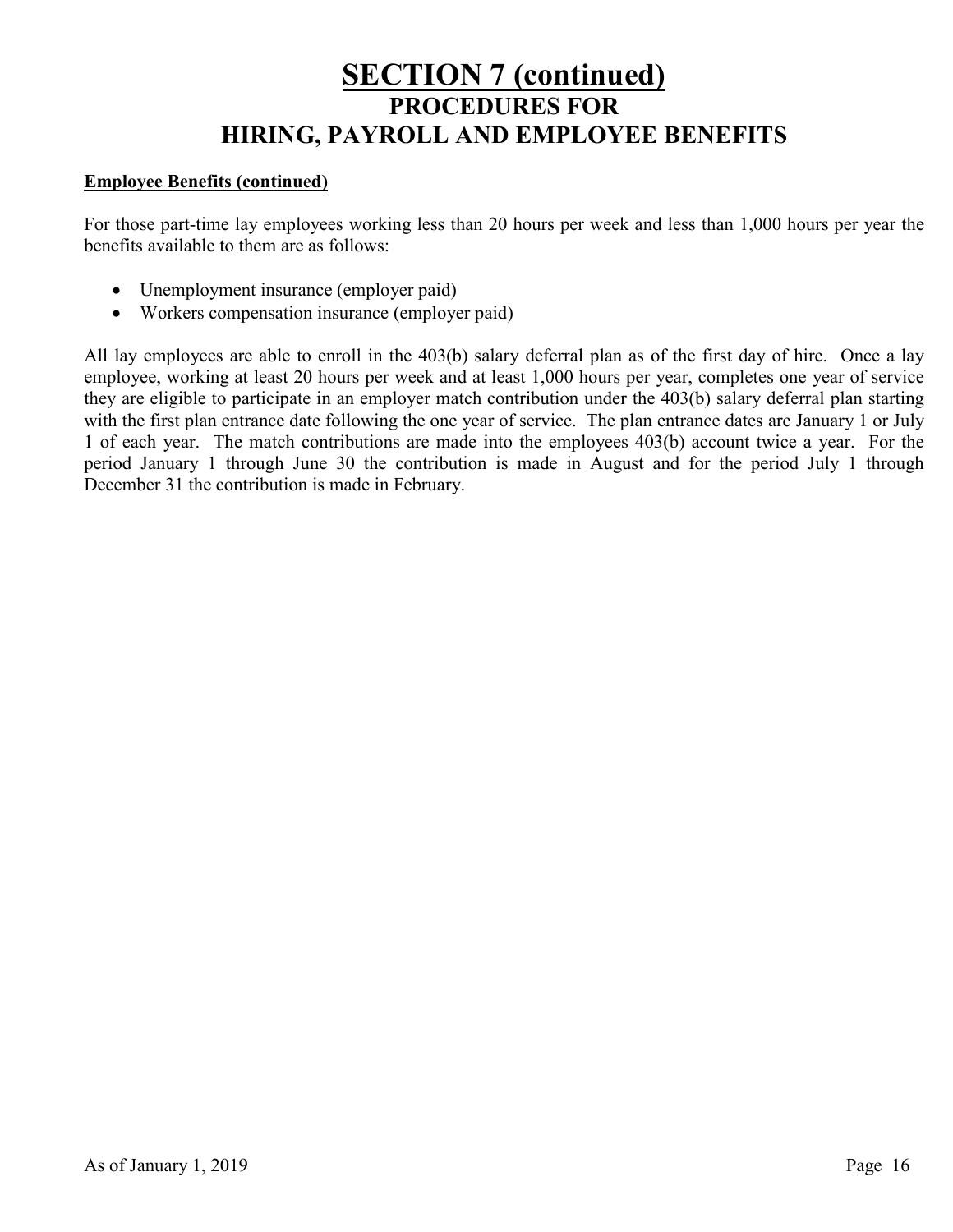## **SECTION 8 DIOCESAN ASSESSMENTS**

The Diocese assesses a fee to all parishes within the diocese called the Cathedraticum assessment (DA assessment). The Cathedraticum assessment provides the resources for the operation of the bishop and diocesan central offices.

The DA assessment is assessed on a fiscal year of July 1 to June 30 of each year. The annual DA assessment is billed over a 12 month period in equal installments. The diocese uses previous year's operating results to calculate the DA assessment. For example for the DA assessment that is being billed from July 1, 2012 to June 30, 2013 the operating results of the parish for the year ended June 30, 2011 are used. The reason for this is that the parishes are not required to report actual operating results until 3 months after the year end. Thus when the DA assessment calculation is determined for the period starting July 1, 2012 the operating results for the year ended June 30, 2012 are not available resulting in a one year lag in the DA assessment on actual operating revenues.

The DA assessment is calculated at 8.5% of adjusted parish income. The adjusted parish income is calculated as follows:

Total Parish Income Less Designated Collection Less Building Fund & Debt Reduction Less Bishop's Appeal/Capital Campaign Rebate Less CCD and Adult Education Expenses Less Catholic Exponent Expenses Less Stewardship Expenses Less High School Quota Less Principal Payments on Operating Loans Less Interest Payments Operating Loans Less Interest Payments Building Fund & Debt Reduction

The diocese also assesses a High School Quota assessment (HS assessment) to certain parishes. The HS assessment is calculation is listed below:

Total Parish Income Less Designated Collections Less Building Fund & Debt Reduction Less Bishop's Appeal/Capital Campaign Rebates Less Interest Payments Building Fund & Debt Reductions

`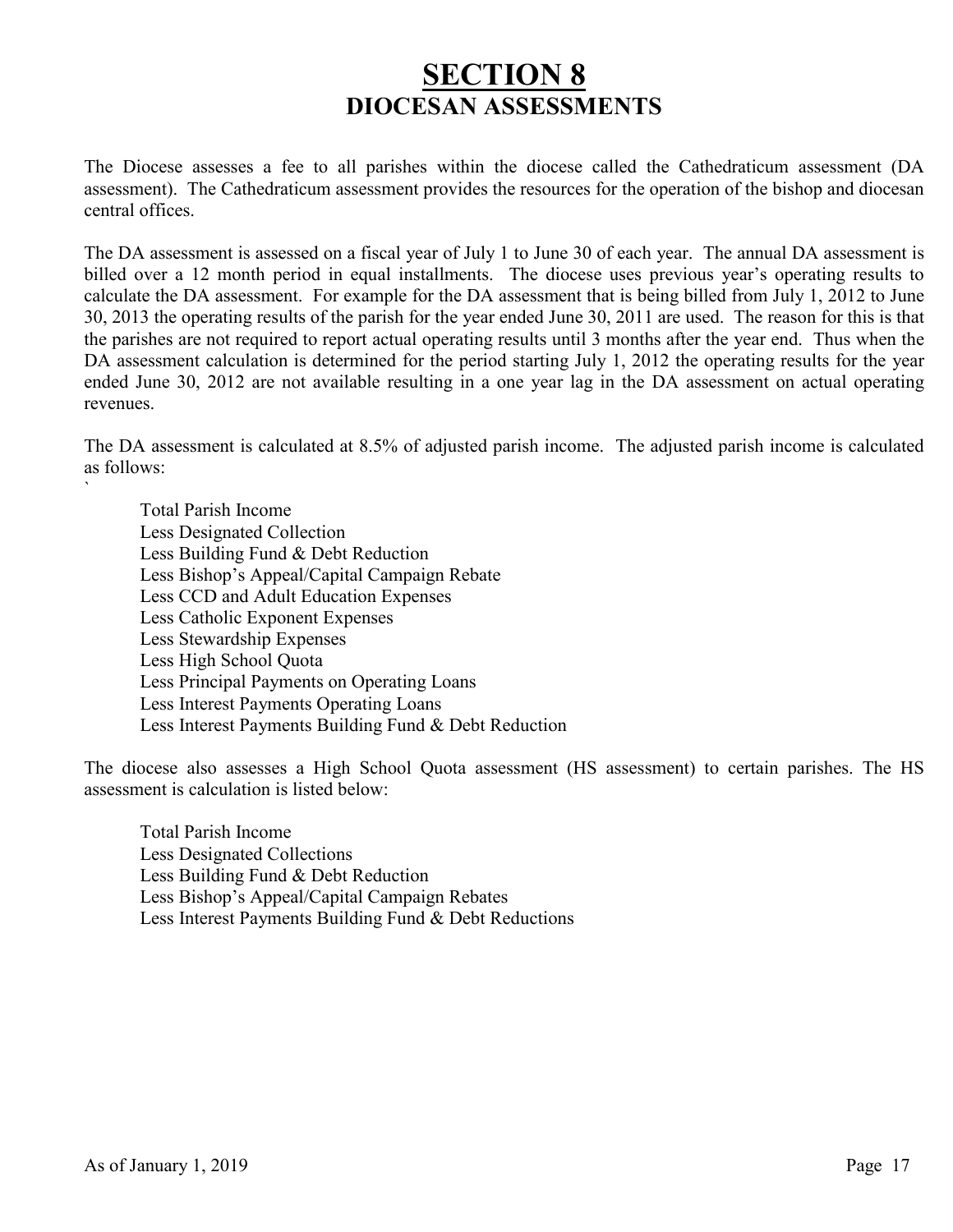# **APPENDIX**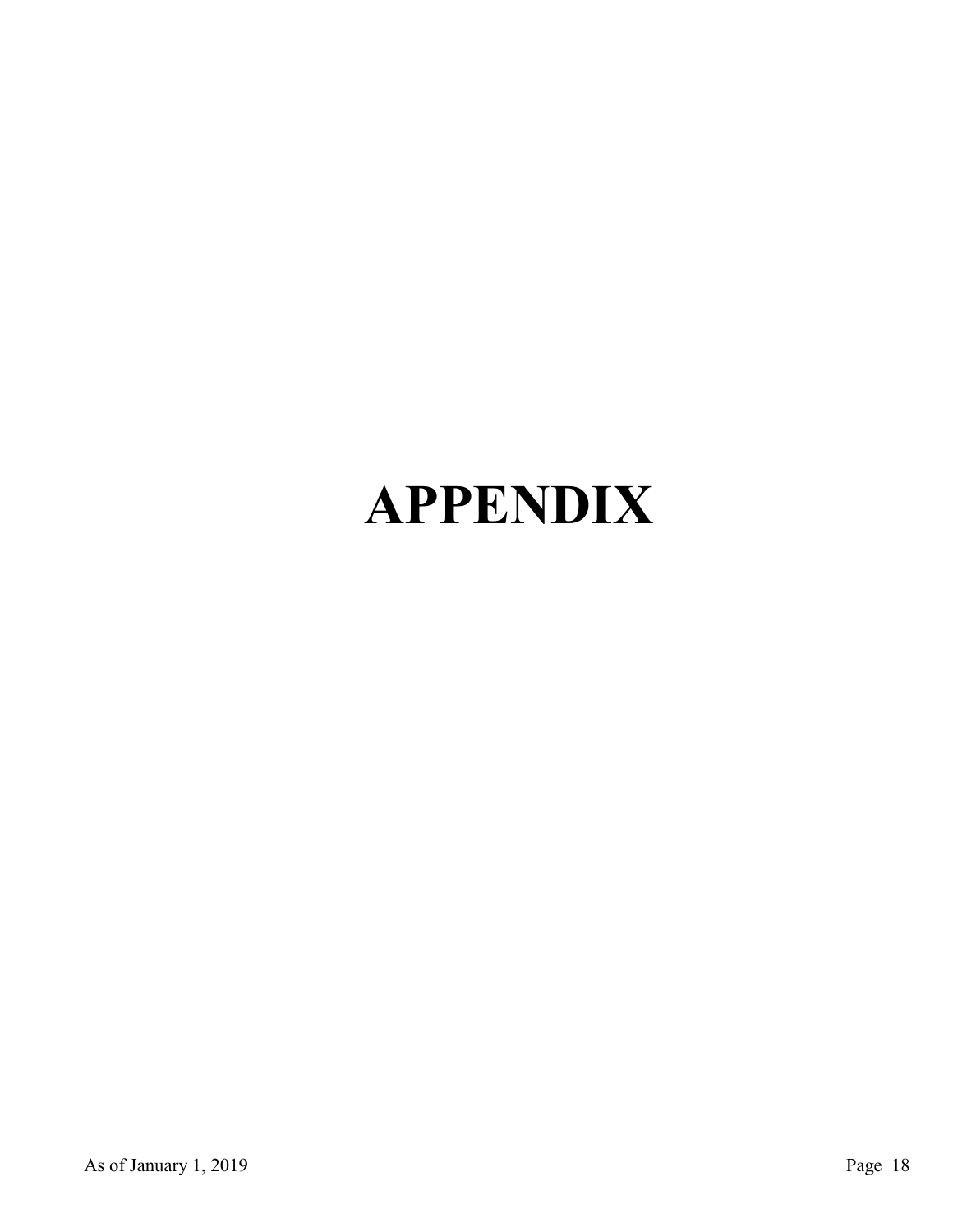## **APPENDIX A Diocese of Youngstown FINANCE COUNCIL GUIDELINES**

In 1983, the Code of Canon Law was revised and enhanced to describe the responsibilities of the parish pastor, administrator, or parish life coordinator to establish a finance council to assist and advise in the fiscal matters of the parish. In particular, Canons 532 and 537 requires that a finance council be established.

#### **Canon 532**

The pastor represents the parish in all juridic affairs in accord with the norm of law; he is to see to it that the goods of the parish are administered in accord with the norms of Canon 1281-1288.

#### **Canon 537**

Each parish is to have a finance council which is regulated by universal law as well as by the norms issued by the diocesan bishop; in this council the Christian faithful, selected according to the same norms, aid the pastor in the administration of parish goods with due regard for the prescription of Canon 532.

With the guidance provided by Canon Law, the following are the guidelines for parish finance councils:

#### **Membership/Term of Office**

- Members are to be men and women of integrity who are registered members of the parish that are skilled in financial, business or legal matters. Members are to represent the diversity of the parish and its ministries.
- Two to seven members of the parish are to be chosen by the discernment process or appointed by the pastor or administrator. The size of the finance council is to be reflective of the size of the parish. The chairperson is to be appointed by the pastor or administrator.
- Members of the finance council are appointed for a three year term with the option for a second term of three years. Members **may not** serve more than two consecutive terms. Terms should be staggered so that one-third of the members' terms end each year.
- The chairperson of the finance council will serve as an ex-officio voting member of the Commission for Stewardship Ministry (if one exists) and the Parish Pastoral Council.
- Members of the finance council may not have a conflict of interest due to relation, business affiliation, or other reasons.
- Members of the finance council may not be related to the pastor or administrator.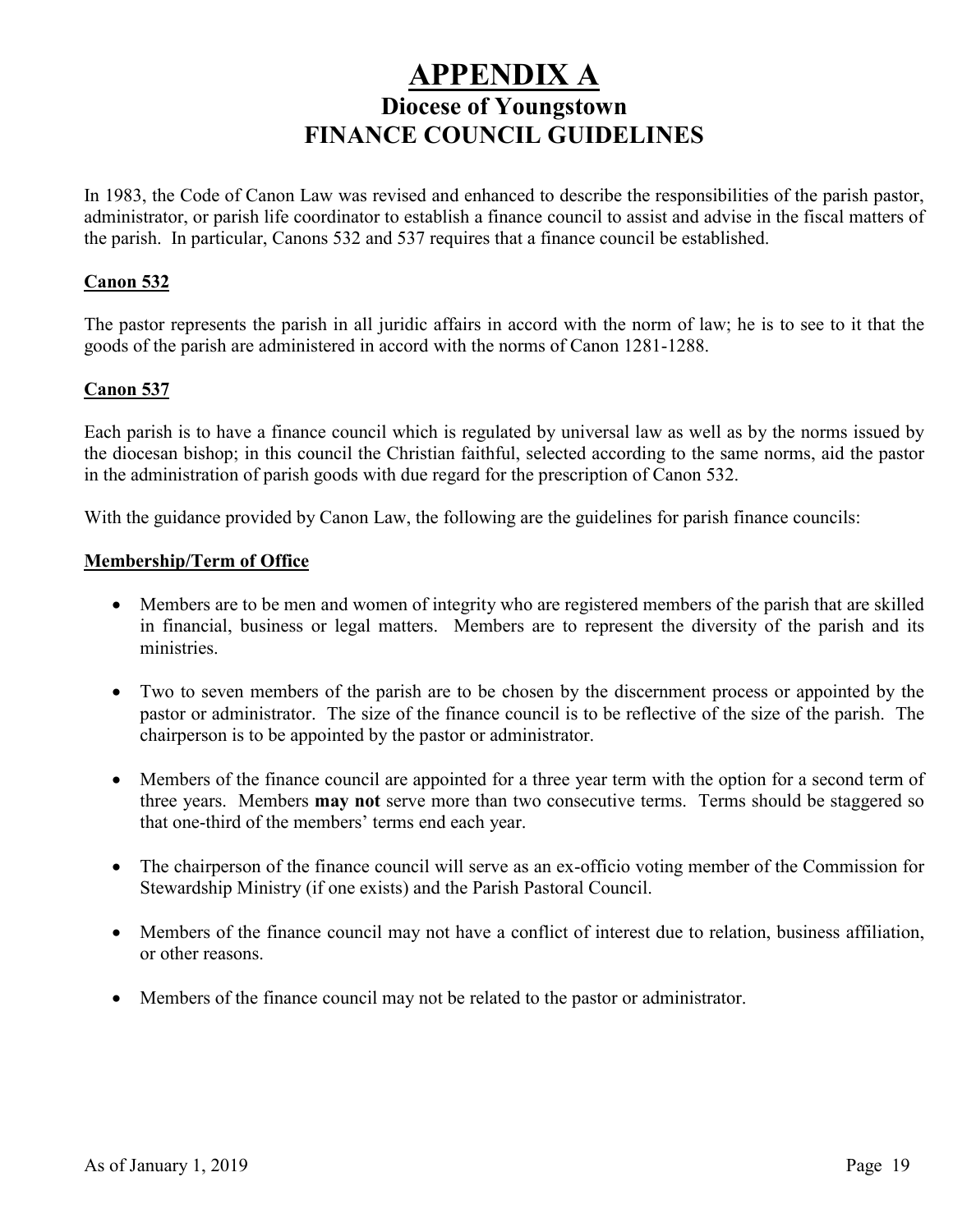## **APPENDIX A (continued) Diocese of Youngstown**

## **FINANCE COUNCIL GUIDELINES**

#### **Responsibilities**

- To respond to requests for consultation from the pastor or administrator regarding the administration of parish goods according to universal law and Diocesan guidelines and policies.
- To coordinate the preparation of the annual parish budget and a long range financial plan in accordance with the mission, values, and goals set by the Parish Pastoral Council and in consultation with other committees. To provide assistance to parish departments and committees in preparing and submitting budgets by providing guidelines, timelines and resources. To ensure that accurate annual budgets and financial reports are filed with the Diocesan Finance Office.
- Because the purpose of the budget is to control expenditures it is important to periodically evaluate the financial condition of the parish by analyzing revenues and expenses against the budget for revenues and expenses. This analysis should also include a thorough review of the balance sheet, which must be inclusive of all parish financial assets. This includes providing assistance to parish departments, committees **and related organizations** (such as Home and School Association, Athletic Boosters, Men's Club, Altar Society, etc.) in preparing and submitting reports to the finance council by providing guidelines, timelines and resources.
- To ensure that permanent, accurate and complete minutes are kept as a record of all finance council meetings.
- To provide parishioners with semi-annual and annual written reports on the financial condition of the parish. The reports are to include a summary of revenues and expenses as well as a summary of the balance sheet.
- To annually submit (at the beginning of each fiscal year) a roster with the names, addresses and e-mail addresses of Parish Finance Council members to the Diocesan Finance Office.

#### **Resource Constrained Parishes**

Recognizing the reality of resource constrained parishes and missions, the Diocese of Youngstown recognizes that there is a need for flexibility in implementing these guidelines. As such, parishes and missions with average weekly collections of \$2,000 or less are **encouraged** to follow these guidelines as closely as possible, but full compliance is not mandated in the face of overriding local circumstances.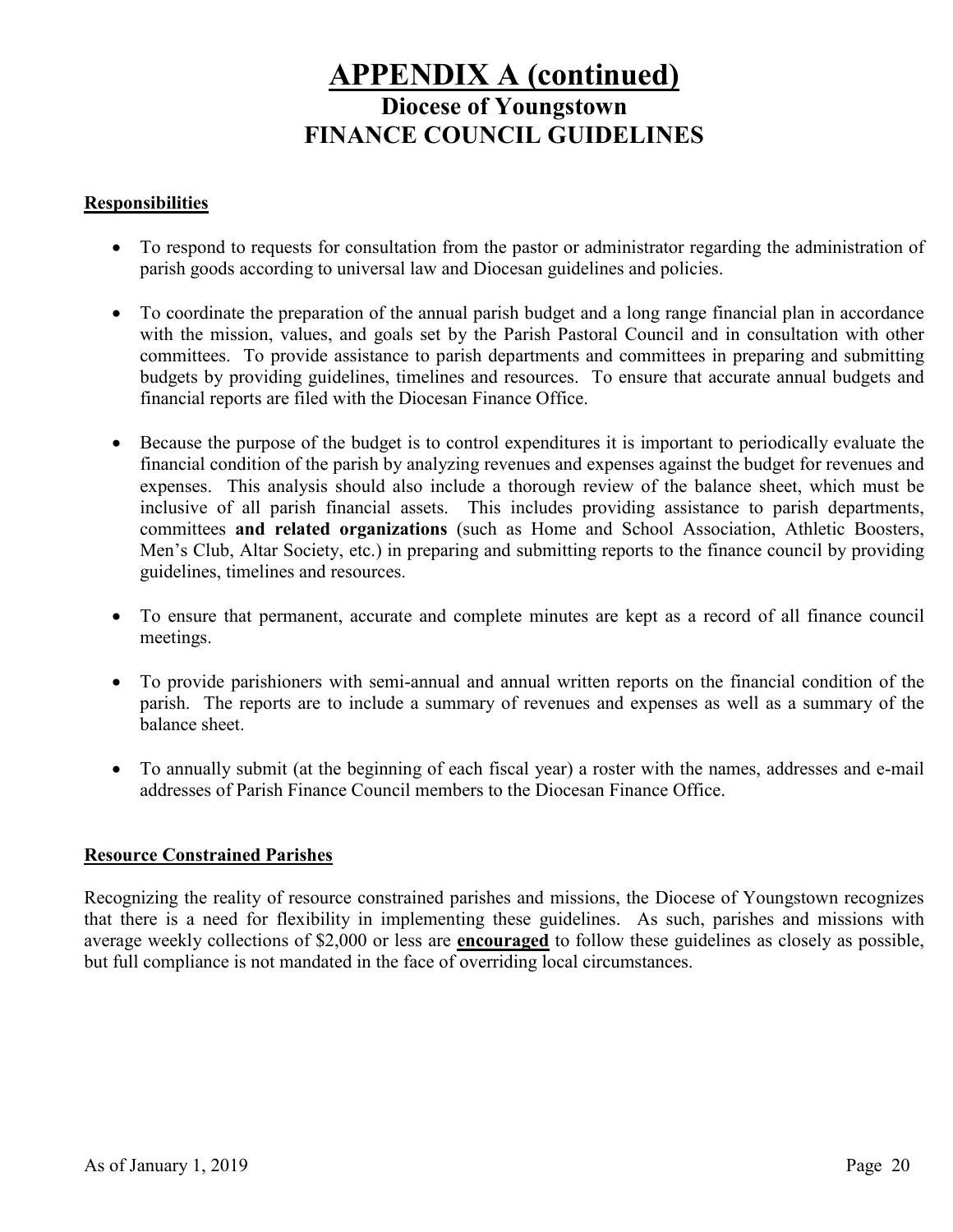## **APPENDIX B**

## **Diocese of Youngstown INTERNAL CONTROL SEGREGATION OF DUTIES GUIDELINES**

## **Two (2) Person Office**

| <b>Bookkeeper</b>                                                                                                                                                                                                                                                                                             | <b>Pastor, Finance Council, or Designated Person</b>                                                                                                                                                                                                                                                      |
|---------------------------------------------------------------------------------------------------------------------------------------------------------------------------------------------------------------------------------------------------------------------------------------------------------------|-----------------------------------------------------------------------------------------------------------------------------------------------------------------------------------------------------------------------------------------------------------------------------------------------------------|
| • Record accounts receivable entries<br>$\cdot$ Mail Checks<br>• Write Checks<br>• Record general ledger entries<br>· Reconcile bank statements<br>• Record credits/debits in accounting records<br>• Receive cash<br>• Disburse petty cash<br>• Authorize check requests<br>• Authorize invoices for payment | $\cdot$ Sign checks<br>• Complete deposit slips<br>• Perform interbank transfers<br>• Reconcile petty cash<br>• Process vendor invoices<br>· Review bank reconciliations<br>• Review list of outstanding accounts receivable<br>• Approve all accounts receivable discounts, write<br>offs or adjustments |

## **Three (3) Person Office**

| <b>Bookkeeper</b>                                                                                                                                                                                         | <b>Office Manager</b>                                                                                                                                  | <b>Pastor or Finance Council</b>                                                                                                                                                                                                                      |
|-----------------------------------------------------------------------------------------------------------------------------------------------------------------------------------------------------------|--------------------------------------------------------------------------------------------------------------------------------------------------------|-------------------------------------------------------------------------------------------------------------------------------------------------------------------------------------------------------------------------------------------------------|
| • Record accounts receivable<br>entries<br>• Reconcile petty cash<br>• Write checks<br>• Record general ledger entries<br>• Reconcile bank statements<br>• Record credits/debits in<br>accounting records | • Process vendor invoices<br>· Receive cash<br>• Mail Checks<br>• Approve Invoices for payment<br>• Authorize purchase orders<br>• Disburse petty cash | $\cdot$ Sign checks<br>• Complete deposit slips<br>• Perform interbank transfers<br>• Review bank reconciliations<br>• Review list of outstanding<br>accounts receivable<br>Approve all accounts receivable<br>discounts, writeoffs or<br>adjustments |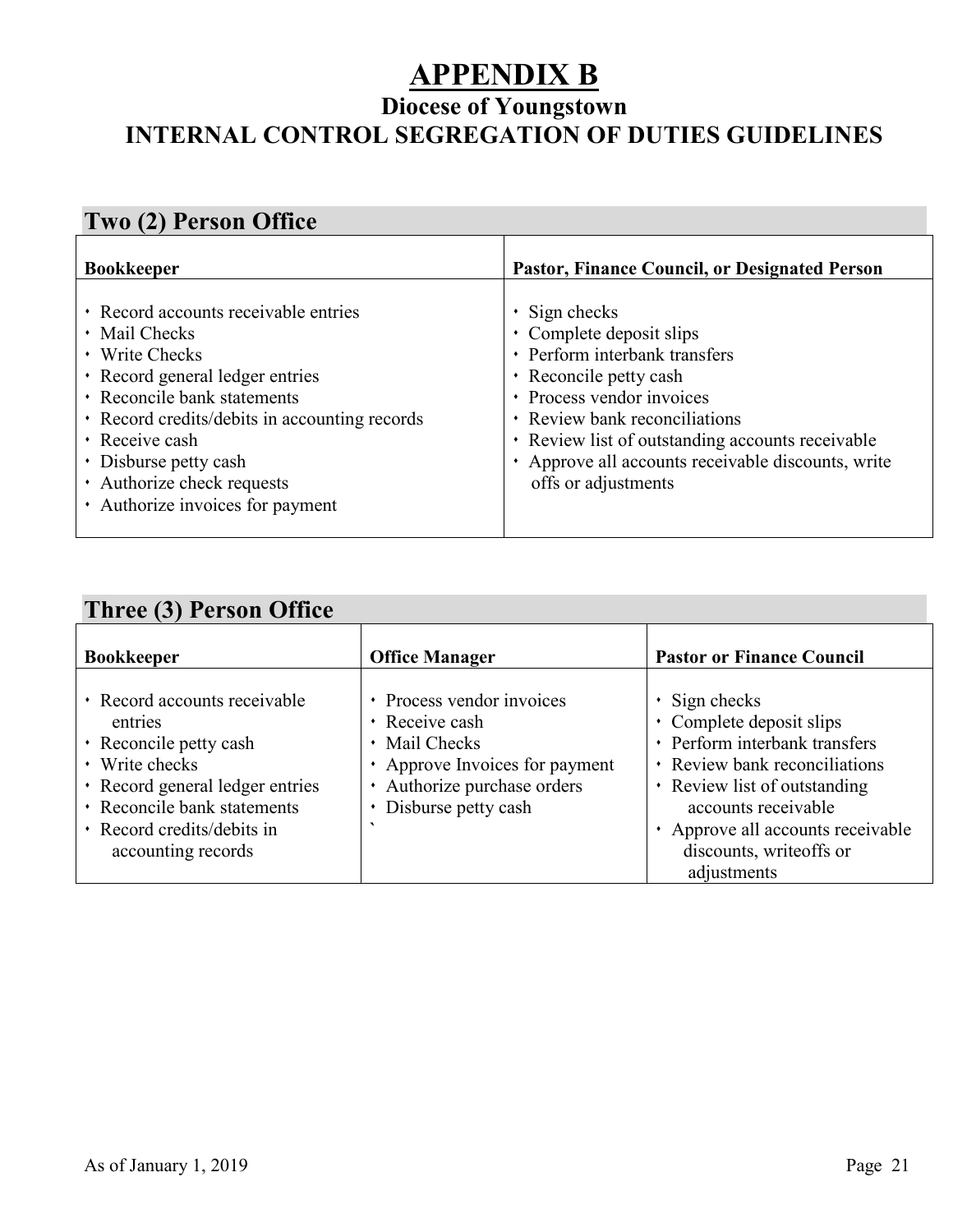## **APPENDIX C RECORD RETENTION GUIDELINES**

### **Introduction**

The records retention guidelines for parish records were prepared to assist parishes' needs to establish control over routine records and to preserve records of permanent value. The list of records included is lengthy but not definitive. Each parish may have a series of records not mentioned here. Retention periods were devised based on canon law, state and federal statutes, and practical parish realities.

#### **Records Retention Schedules**

Records retention schedules represent the period of time that records must be kept according to legal and/or organizational requirements.

This document covers retention schedules for seven different groups of parish records:

- Administrative
- Personnel
- Financial
- Property
- Cemetery
- Publications
- Sacramental

Within each group, different series are listed followed by a retention period. Records older than the retention period should be destroyed. Those of permanent value should be stored appropriately.

We have tried to list the majority of types of records that parishes produce. If a series of records is not listed here, locate a similar record series in the list and apply that retention period.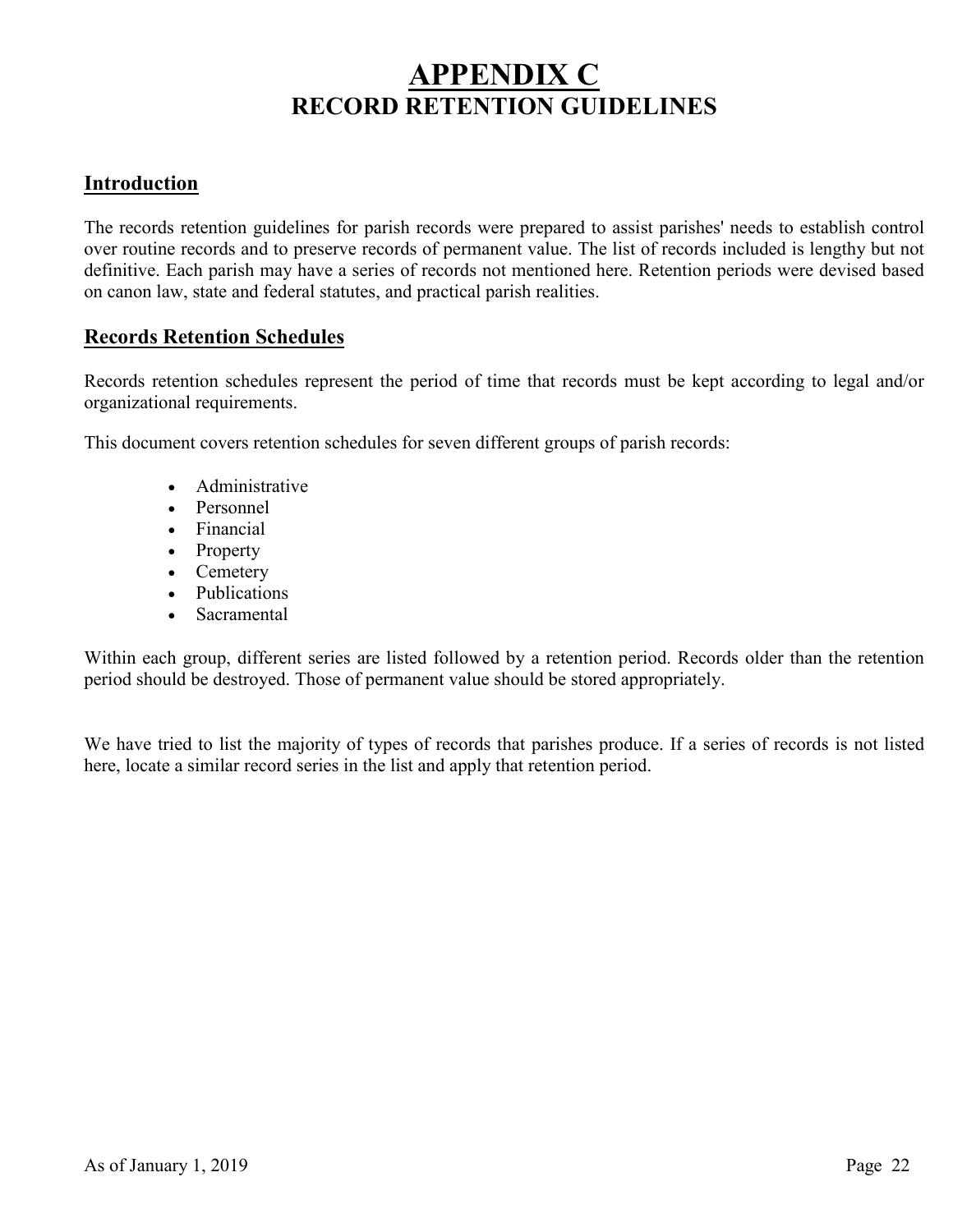#### **A. Administrative Records**

These records are produced in the course of the management of the affairs of the parish.

#### **Records Type Retention Period**

Abstracts, deeds (property) Permanent Annual reports to Chancery (Status Permanent Animarum) Annual reports to the diocese/parish Permanent Articles of incorporation and bylaws Permanent Bequest and estate papers (wills) Permanent Census records Permanent Contracts, inactive 7 years after end of contract Correspondence, legal Permanent Correspondence, official (regarding Permanent diocesan/parish policies, diocesan/parish directive, etc.) Correspondence, routine Review/discard biannually Donor lists Permanent Endowment decrees Permanent Finance Committee minutes Permanent Historical file (newspaper clippings, Permanent photos, etc. related to diocese/parish) Insurance policies Permanent Inventories of property and equipment Permanent Leases Destroy 7 years after expiration Liturgical minister's schedules (altar Retain until superseded servers, ushers, lectors, etc.) Mass intention books 2 years Parish council constitutions Retain until superseded

Parish council minutes Permanent Parish organization records (minutes, Permanent correspondence, publications, etc.) Photographs (relating to diocesan/parish Permanent history, clergy, parishioners) Policy statements Permanent Religious education reports (for the Permanent diocesan offices)

Office files, subject Selective retention: retain those that document diocesan/parish administration and activities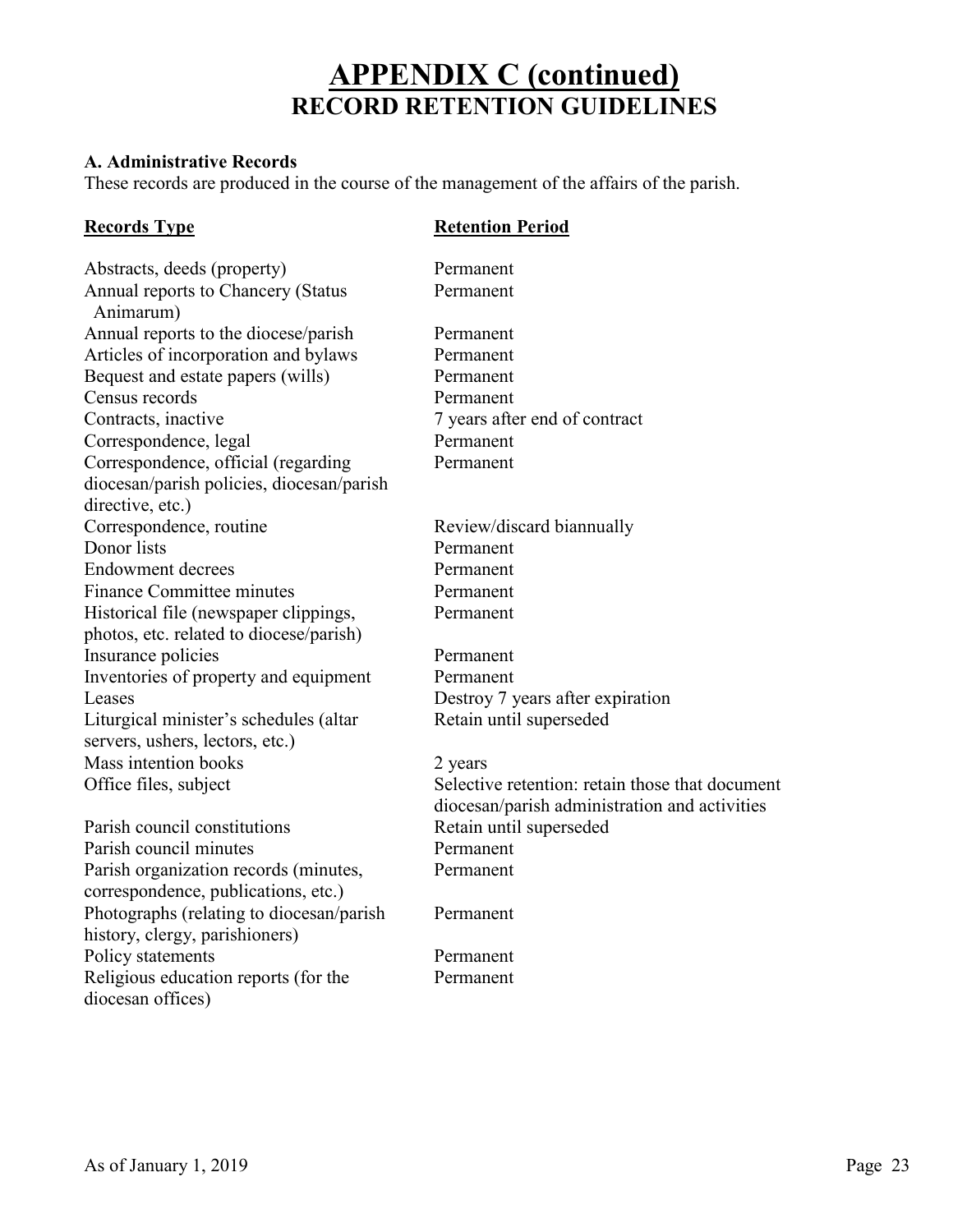#### **Records Type Retention Period**

Roster of parishioners Permanent Subject files (correspondence, memos, rules Annual review; destroy superseded files schedules, etc.) Wills, testaments, codicils Permanent

#### **B. Personnel Records**

A personnel file should be maintained for each active parish employee. That file should contain the following:

- Employee application
- Resume
- Eligibility verification form (I-9)
- Salary information
- Sick leave taken and accrued
- Vacation record
- Performance evaluations
- W-4 form

These records are *confidential* and should be made available only to diocesan/parish representatives with a legitimate right to know, unless their disclosure is compelled by some legal action. Employees and former employees have the right to inspect their own personnel files. The parish has the right to require that the request be in writing and has a stated number of working days to comply with the request.

Several items likely to be in a personnel file are specifically excluded from mandatory inspection in many states:

- investigation of criminal offenses
- reference letters
- test documents
- materials dealing with staff management planning
- personal information concerning another employee that could, if released, be an invasion of privacy
- records relating to a pending legal claim that would be discoverable in court

#### **Records Type Retention Period**

#### **Benefits**

| Disability records    |
|-----------------------|
| Pension vesting files |
| Retirement benefits   |
| Service records       |

Permanent Permanent Permanent Permanent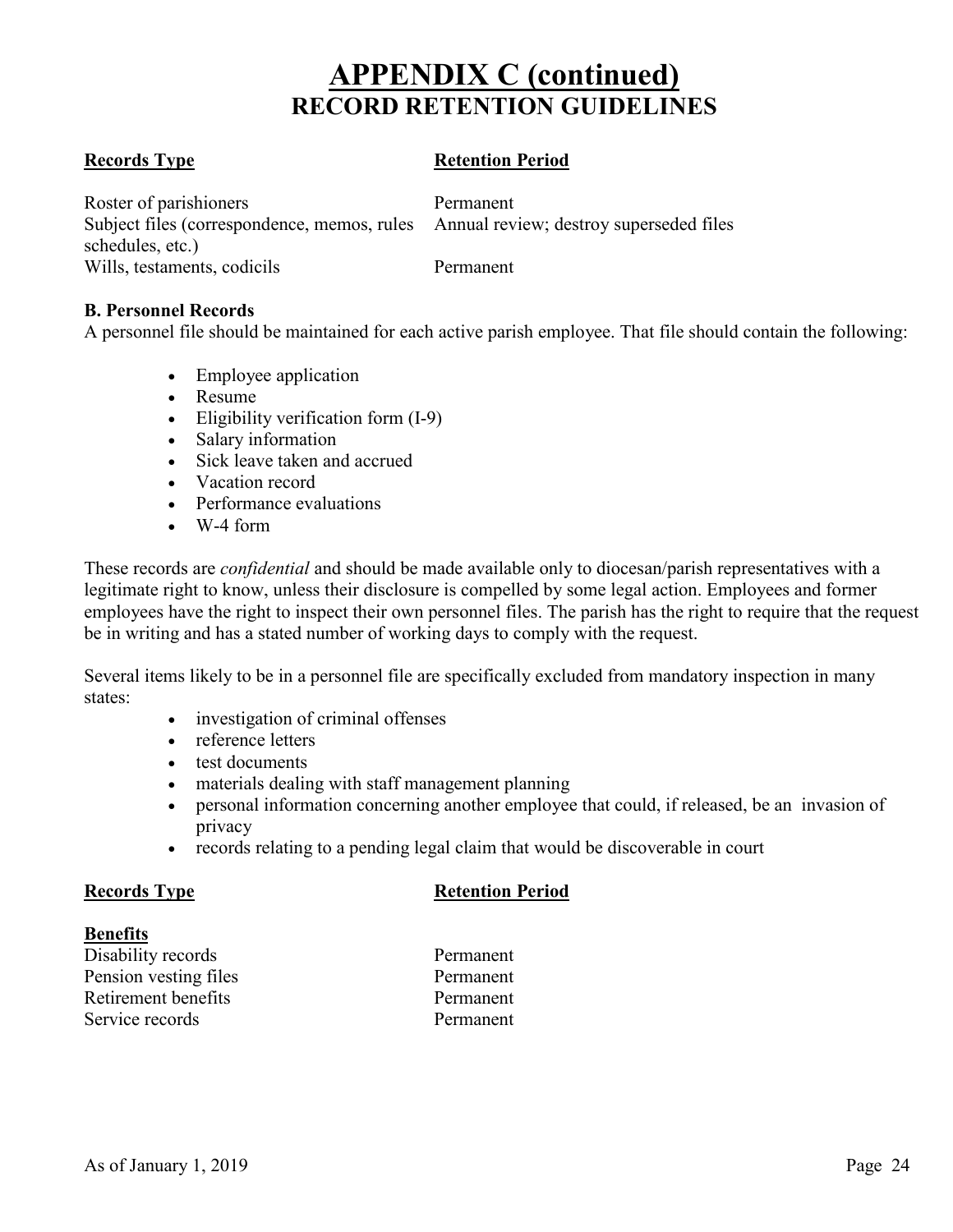**General**<br>Permanent earnings and records Employee contracts 7 years after termination Employee salary schedules 7 years after termination

#### **Health and safety**

Accident/injury reports 7 years Employee medical complaints 7 years Employee medical records 30 years from termination Environmental test records/reports Permanent Hazardous exposure records Permanent Toxic substance explore reports Permanent

#### **Lay Personnel actions**

Applications rejected 1 year Employee evaluations 2 years after termination Personnel files, terminated 7 years Termination records 7 years

#### **Salary administration**

#### **Records Type Retention Period**

- Permanent earnings and records 7 years after benefit termination<br>
7 years after termination<br>
7 years after termination 7 years after termination
- Workers' compensation records 12 years after injury (filing), death, or last compensation Payment
	-
- W-2 forms 7 years from time of filing<br>W-4 forms 7 years from date of filing 7 years from date of filing Time cards 3 years from date of filing Time sheets 3 years from date of filing I-9 forms 7 years after termination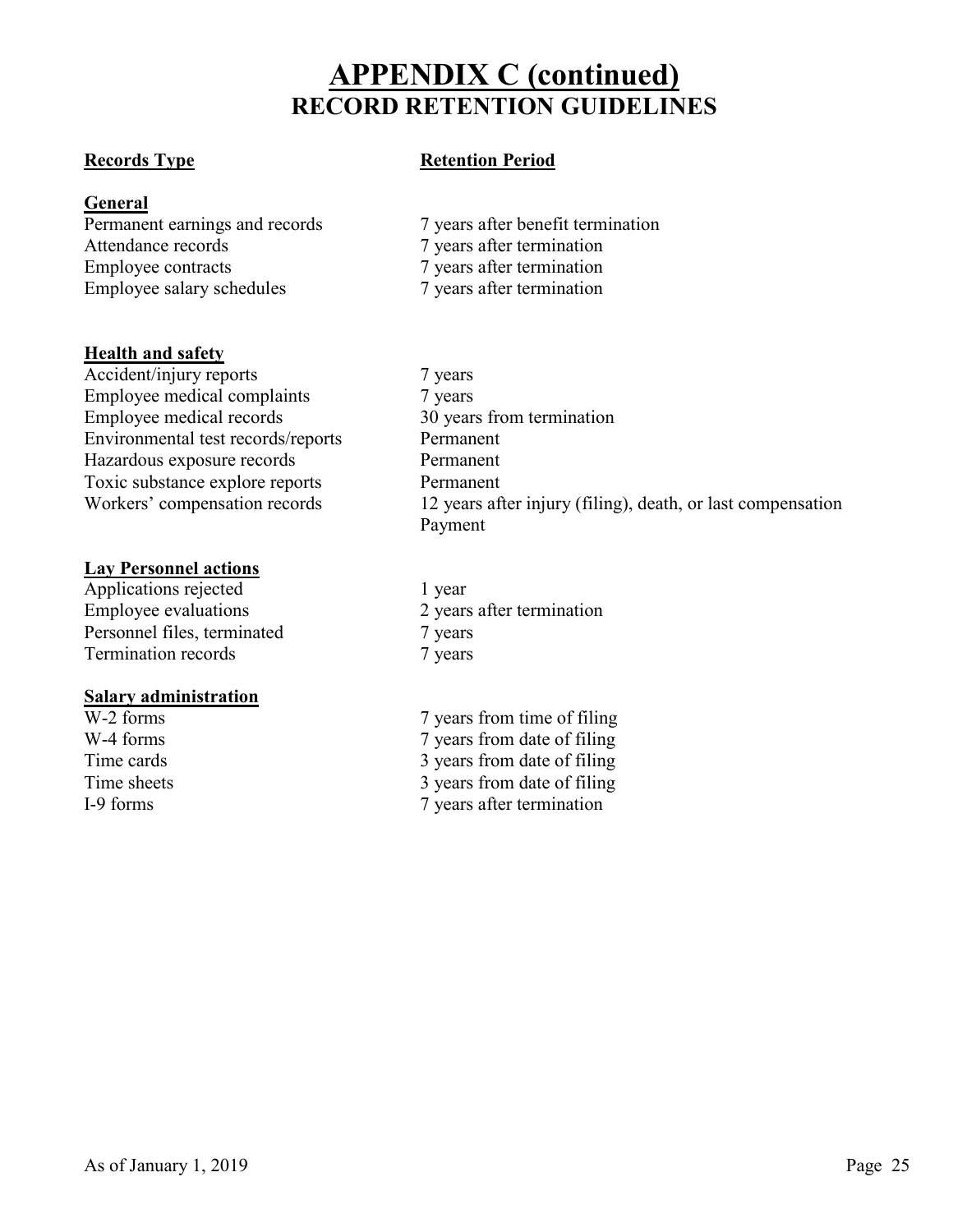#### **C. Financial and Accounting Records**

#### **Records Type Retention Period**

### **Financial**

#### **Banking**

Bank deposits 7 years 7 years Bank statements 7 years 7 years Cancelled checks 7 years Check registers/stubs 7 years

### **General**

Audit reports Permanent Balance sheets, annual Permanent Balance sheets, monthly/quarterly Destroy after 1 year Budgets, approved, revised 7 years Financial reports, annual Permanent Financial reports, monthly Destroy after 1 year Financial statements Permanent

#### **Investment/Insurance**

Certificates of deposit, cancelled 3 years after redemption Insurance policies/active Permanent Insurance policies/cancelled Permanent Letters of credit 7 years Mortgage records Permanent Securities sales 7 years 7 years Stock investments 7 years after sale

#### **Accounting**

Accounts payable invoices 7 years Accounts payable ledgers 7 years Accounts receivable ledgers 7 years Credit card statements/charge slips 7 years

- 
- Bonds, cancelled 7 years from date of cancellation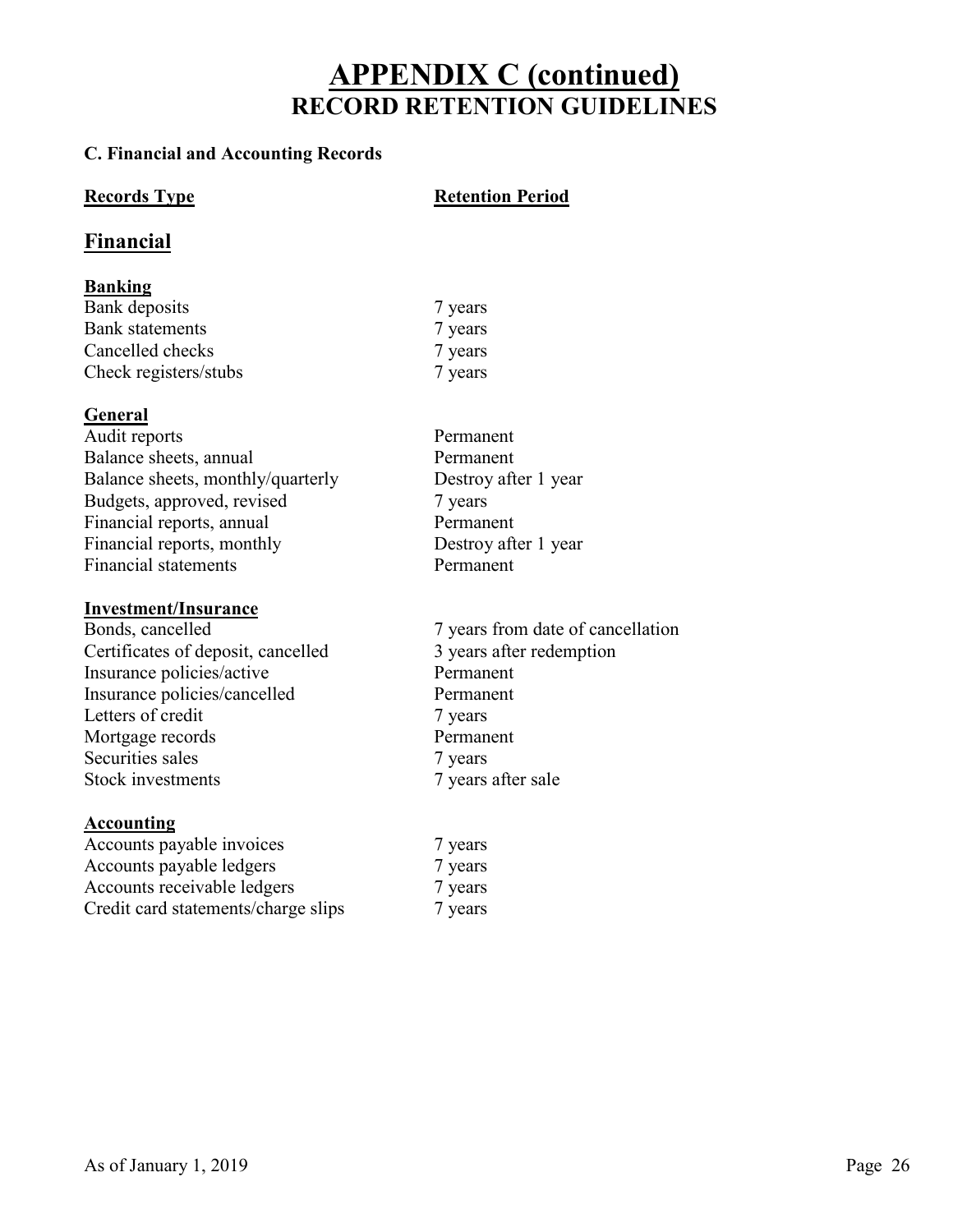### **Records Retention Period**

#### **Accounting (continued)**

| riccounting (continueu)                              |           |
|------------------------------------------------------|-----------|
| Invoices and paid bills, major building construction | Permanent |
| Invoices and paid bills, general accounts            | 7 years   |
| Cash books                                           | 7 years   |
| Cash journals                                        | 7 years   |
| Cash journal, receipts on offerings and pledges      | 7 years   |
| Receipts                                             | 7 years   |
| Mortgage payments                                    | 7 years   |

#### **Other Records**

| General ledger/annual                            | Permanent                          |
|--------------------------------------------------|------------------------------------|
| Journals, general and specific funds             | Permanent                          |
| Journal entry sheets                             | 7 years                            |
| Ledgers, subsidiary                              | 7 years                            |
| Payroll journals                                 | 7 years                            |
| Payroll registers, summary schedule of earnings, | 7 years                            |
| deductions and accrued leave                     |                                    |
| Pension records                                  | Permanent                          |
| Pledge registers/ledgers                         | 7 years                            |
| Permanently restricted gift documents            | Permanent                          |
| Temporarily restricted gift documents            | 7 years after meeting restrictions |

### **Tax Records**

| Employment taxes, contributions and payments     |  |
|--------------------------------------------------|--|
| including taxes withheld, FICA                   |  |
| W-2 forms                                        |  |
| W-4 forms                                        |  |
| IRS exemption determination letters, for         |  |
| organizations other than those listed in         |  |
| "The Official Catholic Directory"                |  |
| State tax exemption certificates (income, excise |  |
| property, sales/use, etc.)                       |  |
|                                                  |  |

7 years from date of filing

7 years from date of filing 7 years from date of filing Permanent

Permanent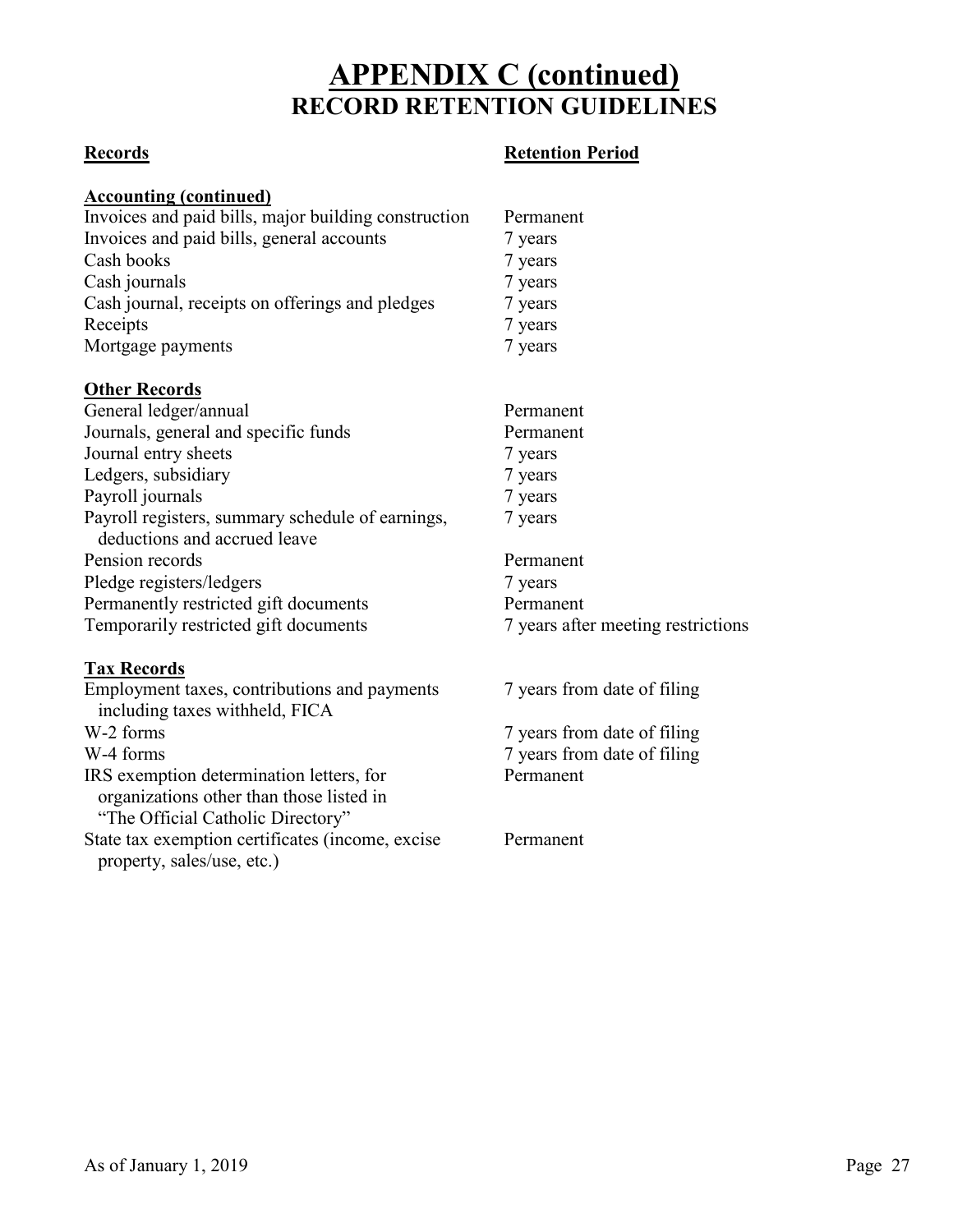#### **D. Property Records**

| <b>Records Type</b>                                                    | <b>Retention Period</b> |
|------------------------------------------------------------------------|-------------------------|
| Architectural records, blueprints, building<br>designs, specifications | Permanent               |
| Architectural drawings                                                 | Permanent               |
| Deeds files                                                            | Permanent               |
| Mortgage documents                                                     | Permanent               |
| Property appraisals                                                    | Permanent               |
| Real estate surveys/plots, plans                                       | Permanent               |
| Title search papers and certificates                                   | Permanent               |

#### **E. Cemetery Records**

| <b>Records Type</b>                                                              | <b>Retention Period</b>                          |
|----------------------------------------------------------------------------------|--------------------------------------------------|
| Account cards (record of lot ownership and payments)                             | Permanent                                        |
| Annual report                                                                    | Permanent                                        |
| <b>Bank</b> statements                                                           | 7 years                                          |
| Board minutes                                                                    | Permanent                                        |
| Burial cards (record of interred's name, date of<br>burial, etc. alphabetically) | Permanent                                        |
| Contracts documenting lot ownership                                              | Permanent                                        |
| Correspondence                                                                   | Selective retention: keep if item has historical |
|                                                                                  | legal, fiscal value                              |
| General ledger                                                                   | Permanent                                        |
| Lot maps                                                                         | Permanent                                        |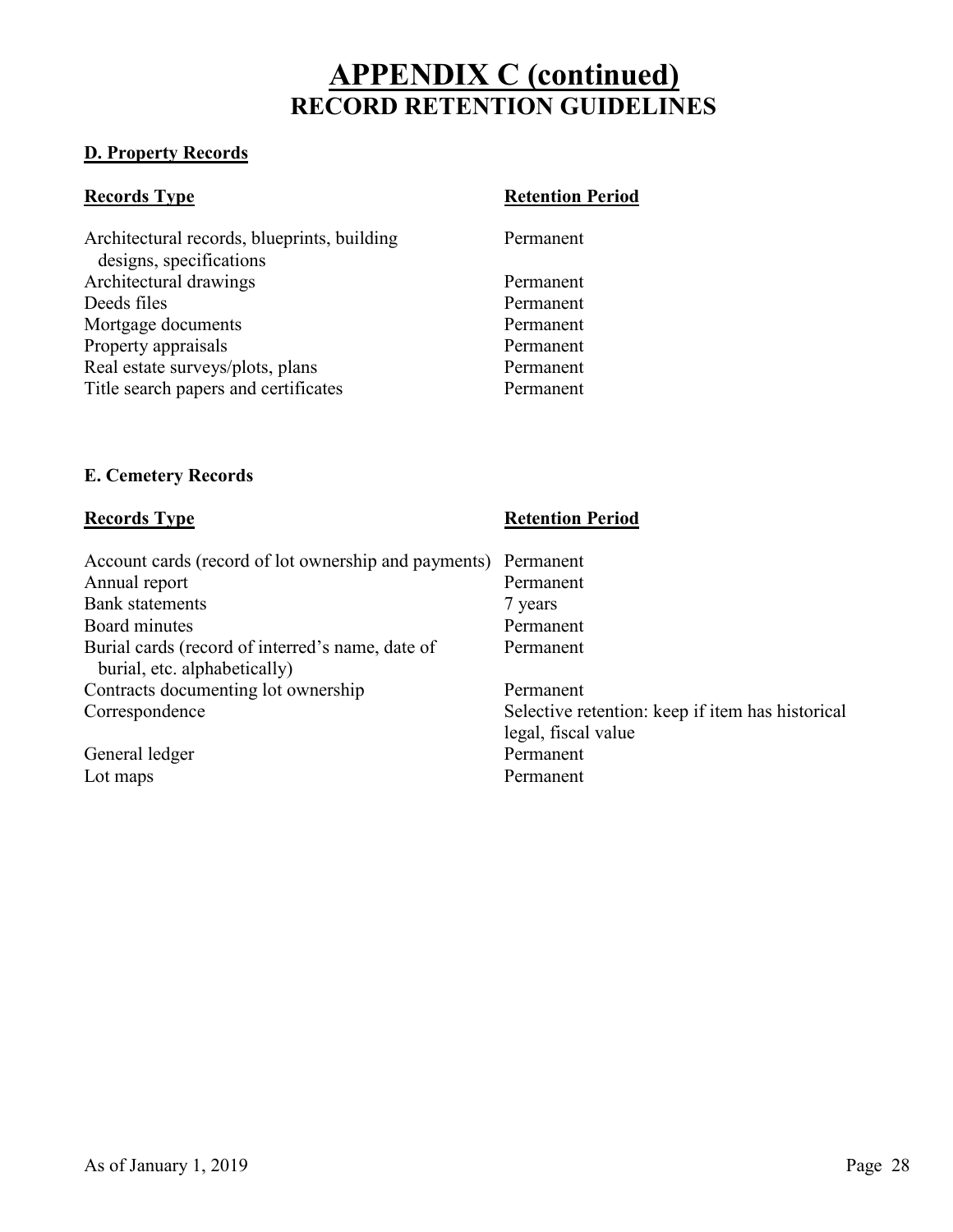#### **F. Publications**

Anniversary books Permanent Annual reports to the diocese/parish Permanent Newsletters of the diocese/parish or affiliate Permanent organizations Other diocese/parish-related publications Permanent Parish bulletins Permanent

### **Records Type Retention Period**

#### **G. Sacramental Records**

Baptism register Permanent Confirmation register Permanent First Communion register Permanent Death register Permanent Marriage register Permanent Marriage case files Permanent

### **Records Type Retention Perios**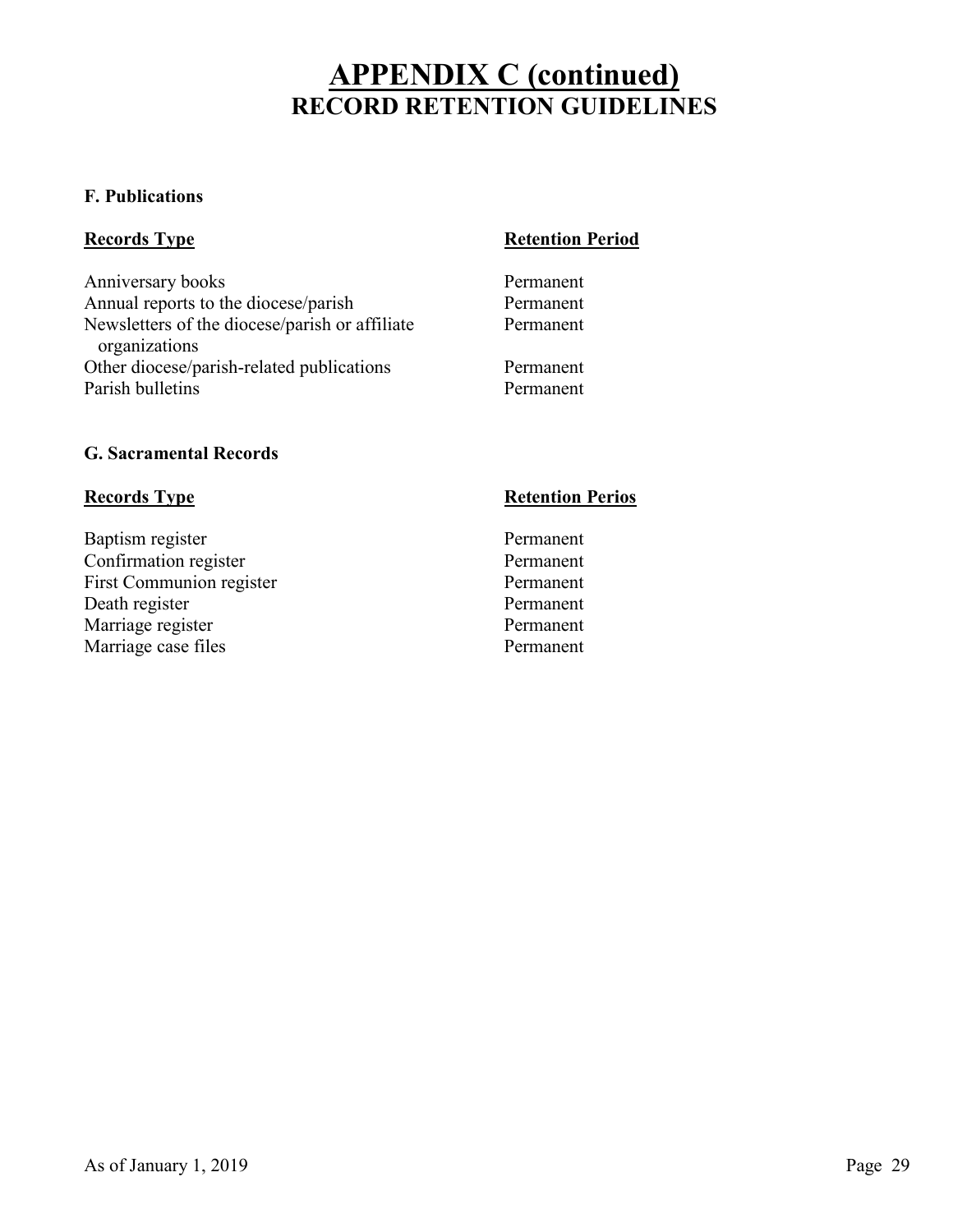## **APPENDIX D Diocese of Youngstown OFFERTORY COLLECTION PROCEDURES**

- Money is collected by the ushers, placed in one large basket at the end of the main isle, carried to the altar when the Gifts are presented, and it remains on the altar until mass is completed.
- The basket is then brought to the side altar in front of the congregation and the envelopes and money are put into one bank bag and secured with a lock. The money is delivered to the night drop at the bank. Each mass has a separate bag and the procedure is repeated for each mass.
- The locked bags are picked up at the bank on the next business day and signed out by a staff member, normally the maintenance supervisor. The bags are brought back, to the parish in a large concealed bag.
- The money counters along with a staff member unlock all the bags with the keys that remain locked in the office safe and separate all items.
- All money is counted in the same room with a member of the staff present to record the various types of money collected. There are worksheets for the money counters to utilize to make the counting process more efficient. They include a Deposit Slip Summary for Offertory and Other Receipts listing the various contributions that are collected on a weekly basis as well as a Parish Offertory Count Sheet to record the different denominations of cash and checks included in the offertory collection. Both sheets are included in Appendix D.
- All checks are stamped with a deposit only stamp for the checking account and then are added on an adding machine by one money counter and initialed. A second counter verifies the checks to the register tape and initials the register tape once all checks are verified. All cash is banded and the initials of the money counter are included on the money band. A second money counter then recounts the banded money and signs their initials.
- All checks and cash are recorded on a deposit slip and verified by a member of the staff as well as a money counter.
- One money counter takes the deposit to the bank and remains on-site at the bank while the money is counted by an employee at the bank.
- Deposit slips are run in duplicate for each deposit and are returned to the church. The church secretary attaches the deposit slip to the breakdown sheet and distributes one copy to the accountant or bookkeeper to record the deposit in the general ledger cash account and then files one in the office records.
- The bookkeeper records all the contributions into the parish software and balances to the bank deposit. All collections are listed in the weekly bulletin.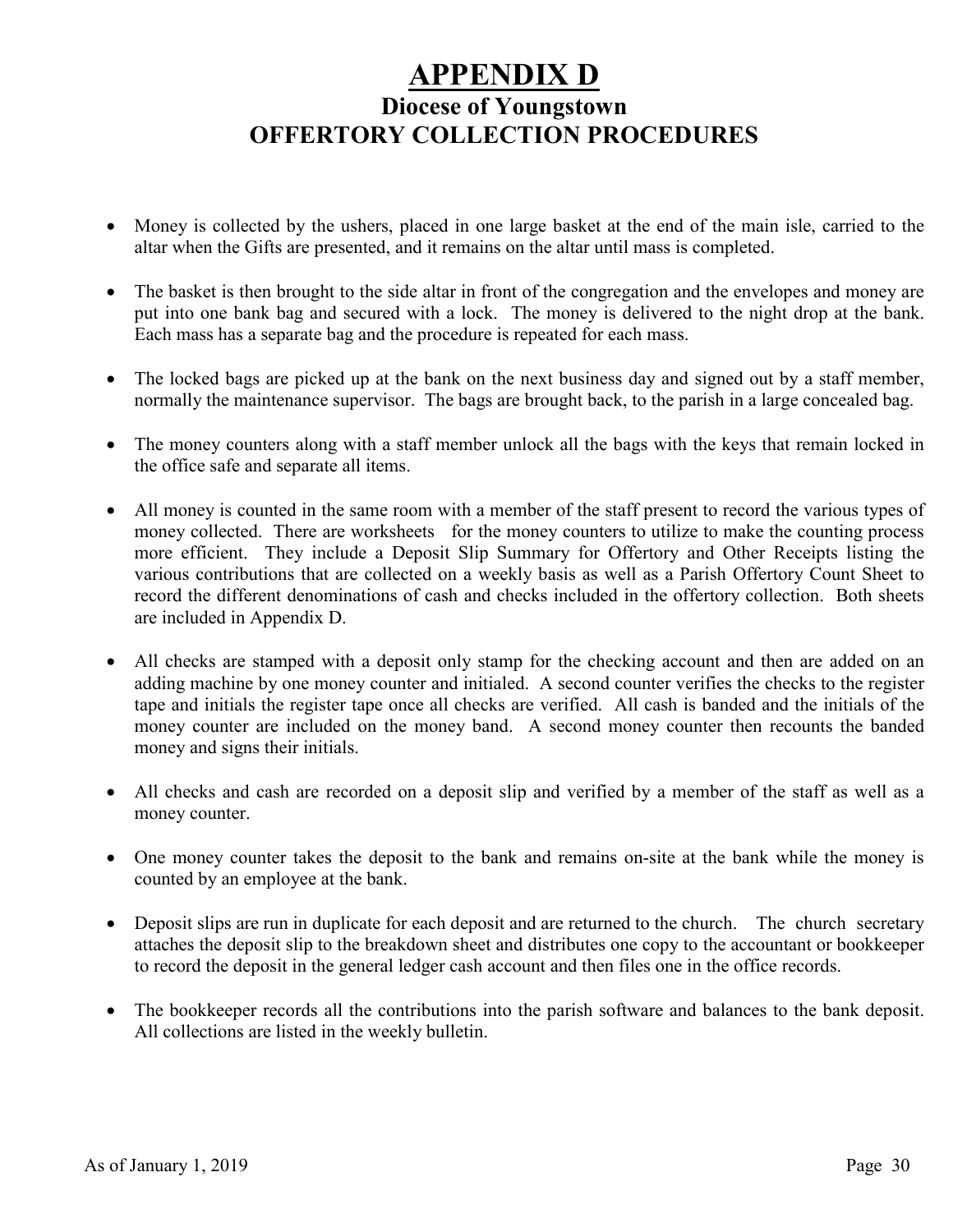## **APPENDIX E INSTRUCTIONS ON HOW TO OBTAIN A COPY OF THE GROUP EXEMPTION**

The United States Conference of Catholic Bishops ("USCCB") is the central organization holding a group tax exemption under section 501(c) (3) of the Internal Revenue Code. The USCCB Group Ruling establishes that Catholic organizations in the U.S. that are listed in the current edition of the Official Catholic Directory are recognized as exempt from federal income tax under section  $501(c)(3)$  of the Code. Also, a majority of the states within the United States recognize these Catholic organizations as exempt for sales tax and real estate taxes when the property is being used for religious purposes.

Contributions to organizations included in the USCCB Group Ruling are deductible as charitable contributions for federal income, estate, and gift tax purposes.

An organization included in the USCCB Group Ruling does not receive an exemption determination letter from the IRS. Rather, it relies on two documents to prove that it is exempt under the USCCB Group Ruling. These documents are:

- A copy of the current USCCB Group Ruling letter which can be obtained online at the USCCB website
- A copy of the page from the current edition of the Official Catholic Directory on which it is located. If you do not have a copy of the Official Catholic Directory you can purchase one directly from its publisher by contacting 1-800-473-7020. The operator will answer "Marquis Who's Who"; follow the prompts to get to customer service. If you do not want to purchase a directory you could contact Brenda D'Apolito at the Diocese Finance Office at extension 265 and she could forward you a copy of the page of the directory that the parish needs.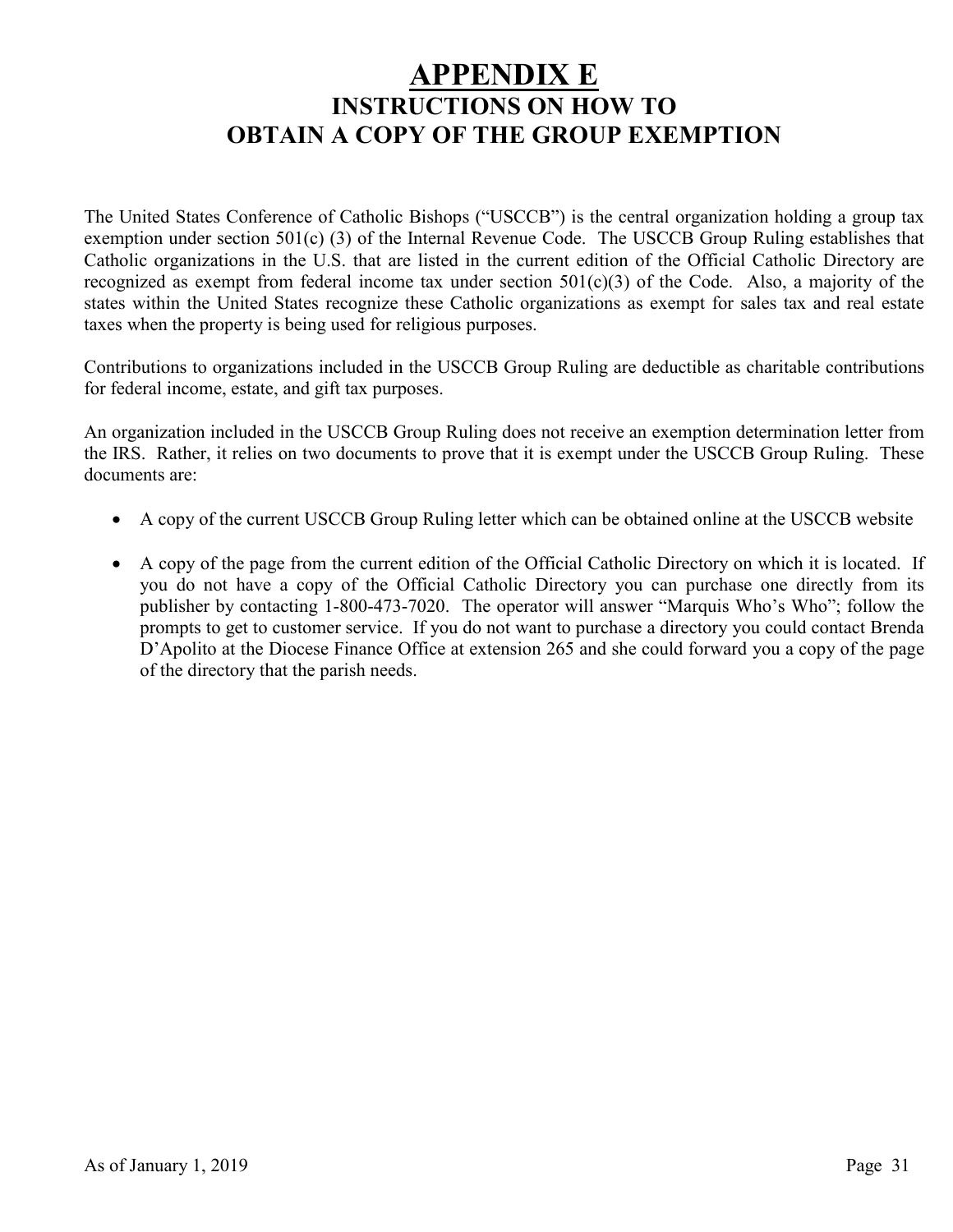## **APPENDIX F Diocese of Youngstown**

## **PERMISSION TO SPEND FORM (For Capital Expenditures \$10,000 or Greater)**

| Address | Parish Name<br><u> 1989 - Johann John Stein, mars an deus Amerikaansk kommunister (</u>                                                                                                                                                                      |                                                                                           |
|---------|--------------------------------------------------------------------------------------------------------------------------------------------------------------------------------------------------------------------------------------------------------------|-------------------------------------------------------------------------------------------|
| \$      | We, the undersigned Pastor and Finance council of the parish stated above request permission to spend<br>for the following purpose:<br><u> 1990 - Johann Barbert, mars and de la populación de la populación de la populación de la populación de la pop</u> |                                                                                           |
|         | Of that amount, we will need to borrow<br><b>Parish Financial Status</b>                                                                                                                                                                                     | $\sim$                                                                                    |
|         | (from the most recent certified annual parish financial report)                                                                                                                                                                                              |                                                                                           |
|         | <b>Total Annual Receipt</b>                                                                                                                                                                                                                                  | $\frac{\text{S}}{\text{S}}$                                                               |
|         | <b>Total Annual Disbursements</b>                                                                                                                                                                                                                            | s                                                                                         |
|         | Parish Assets (including any endowments)                                                                                                                                                                                                                     | s                                                                                         |
|         | Parish Indebtedness                                                                                                                                                                                                                                          | $\frac{1}{2}$                                                                             |
|         | <b>Unpaid Assessments to Diocese</b>                                                                                                                                                                                                                         | $\sim$                                                                                    |
|         | We request permission to conduct a Capital Campaign in the amount of :                                                                                                                                                                                       |                                                                                           |
|         | to apply toward the amount of the above expenditure and request that these<br>funds be exempt from Diocesan Assessment.                                                                                                                                      |                                                                                           |
| $\Box$  | We have reviewed and will be in compliance with the additional information listed on the second page                                                                                                                                                         |                                                                                           |
|         | of this form.<br>Pastor                                                                                                                                                                                                                                      |                                                                                           |
|         |                                                                                                                                                                                                                                                              | the control of the control of the control of the control of the control of the control of |
|         |                                                                                                                                                                                                                                                              |                                                                                           |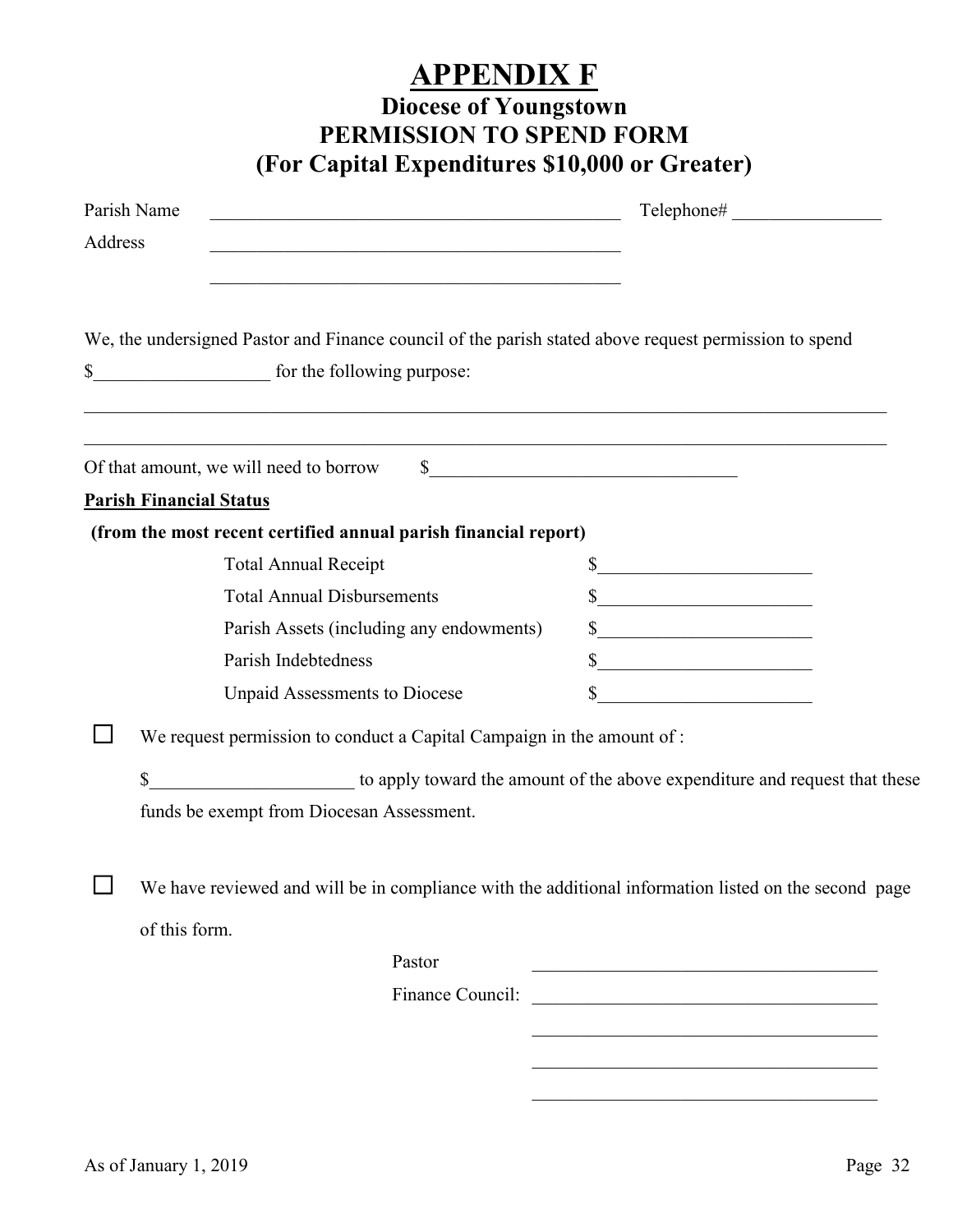## **APPENDIX F (continued) Diocese of Youngstown PERMISSION TO SPEND FORM**

### **REMINDER OF KEY DIOCESAN POLICIES**

| <b>Union Labor</b>                       | If the project cost is \$100,000 or more, you must be in compliance with "Diocesan"<br>Union Labor Contract Policy for Renovations and New Construction," or request an<br>exemption before the project begins. |
|------------------------------------------|-----------------------------------------------------------------------------------------------------------------------------------------------------------------------------------------------------------------|
| <b>Legal Documents</b>                   | All Contracts must be reviewed by the Diocesan Finance Office Diocesan Legal<br>Counsel and possibly be signed by the Bishop or his designee.                                                                   |
| <b>Financing</b>                         | All financing arrangements must be reviewed by the Diocesan Finance Office and<br>appropriate documents must be signed by the Bishop or his designee.                                                           |
| <b>Available Cash</b>                    | Cash equaling one half of the total project cost must be available before the project can<br>begin.                                                                                                             |
| <b>Harmless</b><br><b>Agreements for</b> | All contracts must contain insurance and Hold Harmless Clauses or a separate<br>Agreement must be signed (contact Diocesan Finance Office).                                                                     |

|                                        | <b>Expenditure</b> | <b>Exemption from</b><br><b>Diocesan Assessment</b> |
|----------------------------------------|--------------------|-----------------------------------------------------|
| <b>Amount Requested</b>                |                    |                                                     |
| <b>Amount Approved</b>                 |                    |                                                     |
| <b>Amount Disapproved</b>              |                    |                                                     |
| Amount More Information is Needed For: |                    |                                                     |

 $\_$  , and the set of the set of the set of the set of the set of the set of the set of the set of the set of the set of the set of the set of the set of the set of the set of the set of the set of the set of the set of th

 $\_$  , and the set of the set of the set of the set of the set of the set of the set of the set of the set of the set of the set of the set of the set of the set of the set of the set of the set of the set of the set of th

==============================================================================

Rational:

| Vicar General                  |
|--------------------------------|
| <b>Chief Financial Officer</b> |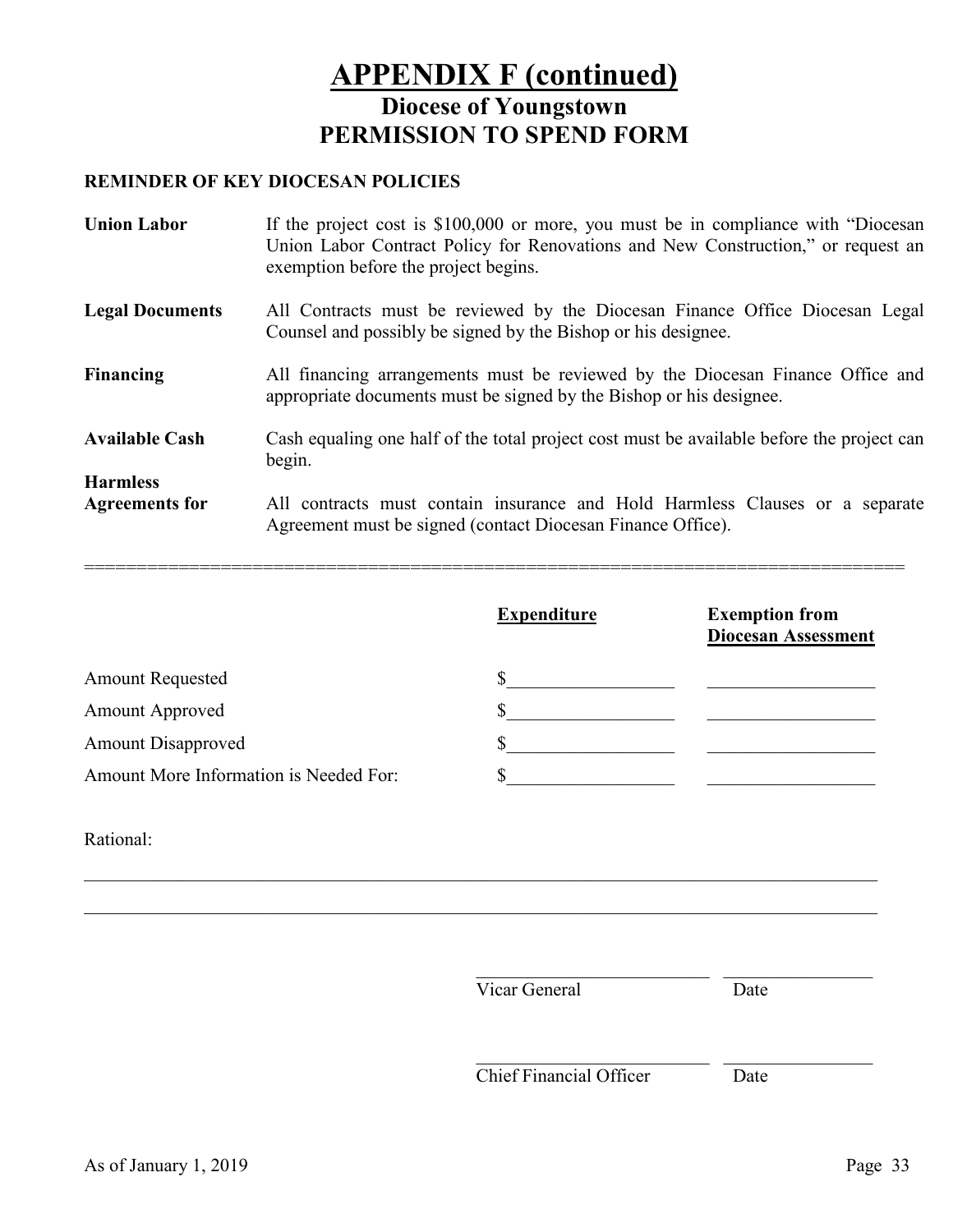## **APPENDIX G NEW HIRE REPORTING CHECKLIST Items to Maintain in Employee Personnel File**

#### **Job Application or Resume**

Each new employee must submit a resume or job application form. These forms contain information about the new employee that can be verified, like previous employers and education.

#### **Job Description**

A clear definition of employee's duties and responsibilities are detailed in a job description. The job description includes the position title, duties and responsibilities, qualifications required for the job and accountability.

The employee must receive a copy of the job description and one should be placed in the employee's personnel file.

#### **Background check and fingerprinting**

All employees are bound by the provisions of the Diocese of Youngstown Child Protection Policy.

Employees must be provided with a copy of the Child Protection Policy.

The employee must read the policy and sign an authorization, verification and acknowledgement form. The form must be kept in the employee's personnel file. Employees who have regular contact with children must also be fingerprinted and participate in the "Treasured Gifts from God" training provided by the diocese.

#### **Employee receipt and acknowledgement of Personnel Policies and Procedures**

The parish should have a personnel policy and procedures manual that is adopted by the Parish Finance Council.

Each employee should be provided with a copy of the manual and sign a receipt and acknowledgement form that is kept in their personnel file.

#### **I-9 Verification**

Employment Eligibility Verification must be completed by each new hire. The new employee must also provide a proof of eligibility, such as a birth certificate or "green card." This form is placed in the personnel file.

The form can be obtained online at: [www.uscis.gov/files/form/i-9.pdf](http://www.uscis.gov/files/form/i-9.pdf)

#### **Ohio New Hire Reporting**

Federal and State law requires employers to report newly hired and re-hired employees in Ohio to the Ohio New Hire Reporting Center.

The form can be obtained online at: [https://oh-newhire.com/files/OH\\_Form.pdf](https://oh-newhire.com/files/OH_Form.pdf) 

This is not applicable for those on centralized payroll as IOI handles this reporting.

#### **Copy of Employee's drivers license and social security card**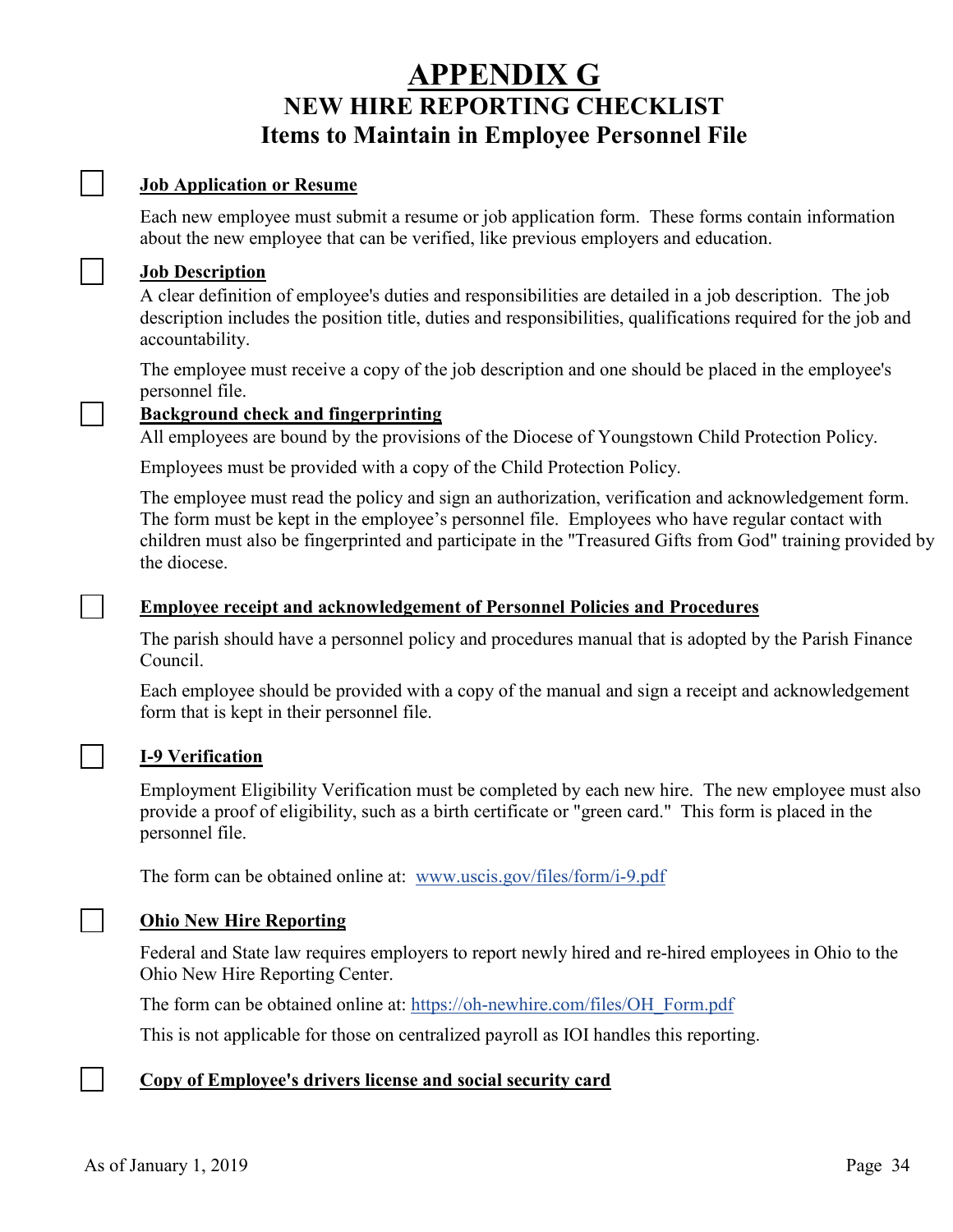## **APPENDIX G (continued) NEW HIRE REPORTING CHECKLIST Items to Maintain in Employee Personnel File**

#### **Form W-4 for Federal Income Tax Withholding**

 $\blacksquare$ 

 $\mathcal{L}$ 

All new hires must complete Form W-4 before receiving their first paycheck. This form includes information on marital status, number of dependents, and designated additional withholding amounts.

This form can be obtained online at: <http://www.irs.gov/pub/irs-pdf/fw4.pdf>

#### **IT-4 Ohio Employee's Withholding Exemption Certificate**

All new hires must complete Form IT-4 before receiving their first paycheck. This form includes information on public school district, number of dependents, and designated additional withholding amounts.

This form can be obtained online at:

[www.tax.ohio.gov/portals/0/forms/employer\\_withholding/generic/wth\\_it4.pdf](http://www.tax.ohio.gov/portals/0/forms/employer_withholding/generic/wth_it4.pdf)

#### **City Withholding (if applicable)**

Certain cities and villages (municipalities) have local income tax withholding requirements. If your institution is located in a municipality that has a tax then you are required to withhold local income taxes from your employees.

The Ohio Department of Taxation provides a listing of all municipalities that have tax withholding requirements at:

<http://www.tax.ohio.gov/municipalities.aspx>

From the above link, on the **Municipality Income Tax** – **Table of Contents Page** - **"The Finder"** link provides a tool to determine if an address has a municipality tax.

### **Local School District Withholding (if applicable)**

Ohio law requires you determine if an employee lives where a school district income tax in effect. If they do, the employer **must** withhold this tax from the employee's compensation – **even if** you do not conduct business or operations in that school district.

The Ohio Department of Taxation provides a listing of all school districts that have tax withholding requirements at: [http://www.tax.ohio.gov/school\\_district\\_income.aspx](http://www.tax.ohio.gov/school_district_income.aspx)

From the above link, on the **School District Income Tax - Table of Contents Page**, under the School Districts with an Income Tax Section - "**The Finder"** link provides a tool to determine by employee address if they live in a school district that has a tax.)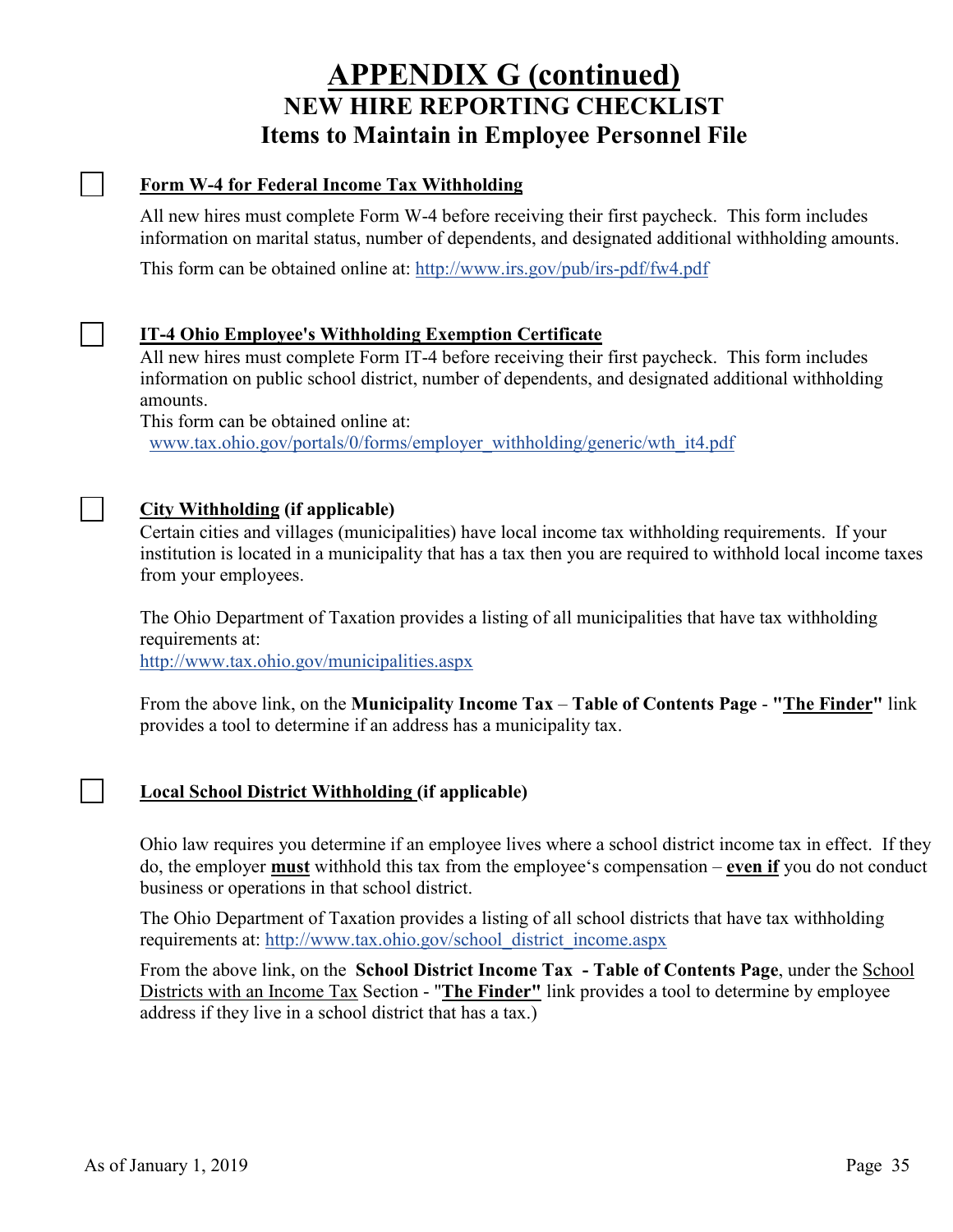## **APPENDIX G (continued) NEW HIRE REPORTING CHECKLIST Items to Maintain in Employee Personnel File**

#### **DOY Employee Benefits Enrollment & Waiver Transmittal**

This form lists the benefits participation eligibility requirements for full-time, part-time and temporary status employees, as well as directives for completing online information when eligible benefits are elected or waived.

**The Bookkeeper MUST complete and sign this form for ALL EMPLOYEES** even if they are not eligible or choose not to participate in the benefits. Remember, the **employee MUST also sign this form.**

Please keep the original form in the employee's personnel file and mail a copy to the Diocese of Youngstown, Employee Benefits Coordinator, 144 West Wood St, Youngstown OH 44503. The direct link to this online form is: <http://www.doy.org/images/PDF/OnlineForms/employeebenefitsenrollmentandwaiverandtransmittal.pdf>

### **Electronic Enrollment Website**: [youngstowndiocese.hrintouch.com](http://www.youngstowndiocese.hrintouch.com/)

If the new hire is a full-time benefit eligible employee the bookkeeper must go onto the electronic enrollment site and add the new hire.

The new hire is given the web address and must go onto the system and complete their enrollment on-line.

### **Diocese of Youngstown 403(B) Plan Enrollment Form and Beneficiary Form (if applicable)**

**If the employee elects to participate** in the 403(B) Plan of the Diocese of Youngstown they **must complete the 403(b) Enrollment form AND the Beneficiary Form.** 

Keep the original forms in the employee personnel file and mail / fax / or e-mail a copy to Mike Terlecki at the Diocese of Youngstown Financial Services Office, 144 West Wood St, Youngstown OH 44503.

The forms can be accessed from the Diocese of Youngstown Website Financial Services page, in the **403(b) Forms Section** at: <http://www.doy.org/index.php/diocesan-offices/finance>

 $\blacksquare$ 

 $\blacksquare$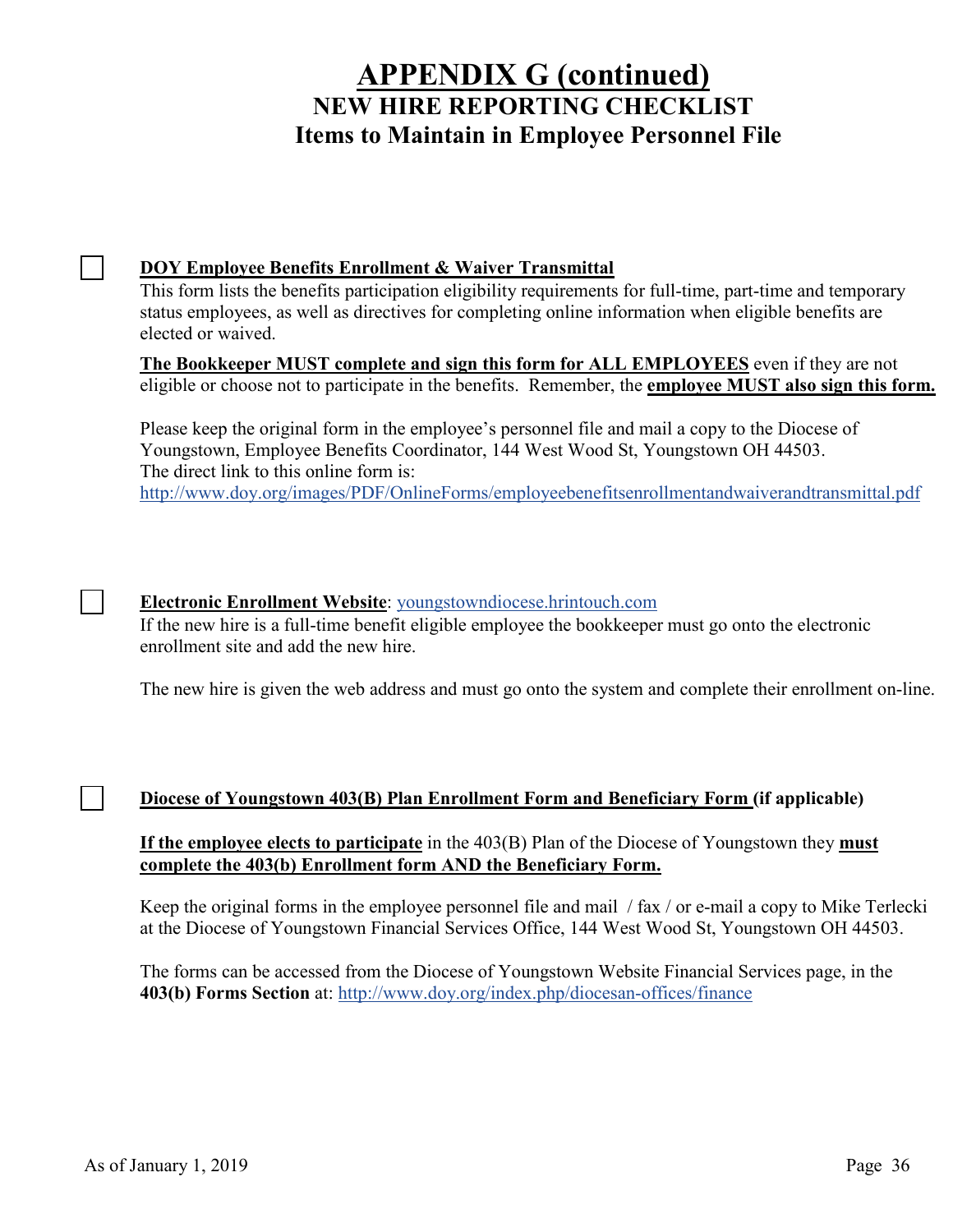## **APPENDIX G (continued) NEW HIRE REPORTING CHECKLIST Items to Maintain in Employee Personnel File**

#### **Direct Deposit Authorization (if applicable)**

 $\mathbb{R}$ 

 $\blacksquare$ 

We suggest that employees have their payroll directly deposited into their bank account to eliminate the use of paper checks.

If the employee participates in direct deposit an authorization form should be signed allowing the parish to deposit the check electronically.

Also, a voided check or deposit slip should be provided to the parish to verify the employee's bank routing and account number*.*

#### **Emergency Contact Information Sheet**

It is important to know emergency contact information for all employees so that if anything were to happen to the employee, the employer knows who to contact. This information should be kept in the employee personnel file.

#### **Other Items to Be Maintained in the Employee Personnel File**

performance evaluations

awards or citations for excellent performance

records of attendance or completion of training programs

any contract or written agreement, receipt, or acknowledgment between the employee and the employer

(such as an employment contract or an agreement relating to a company-provided car)

notes on attendance or tardiness

warnings and/or other disciplinary actions

information on complaints against employee

documents relating to the employee's departure from the institution

(such as reasons why the employee left or was fired)

unemployment documents

insurance continuation forms

### **Note: See the Records Retention Guidelines for payroll records you are required to keep.**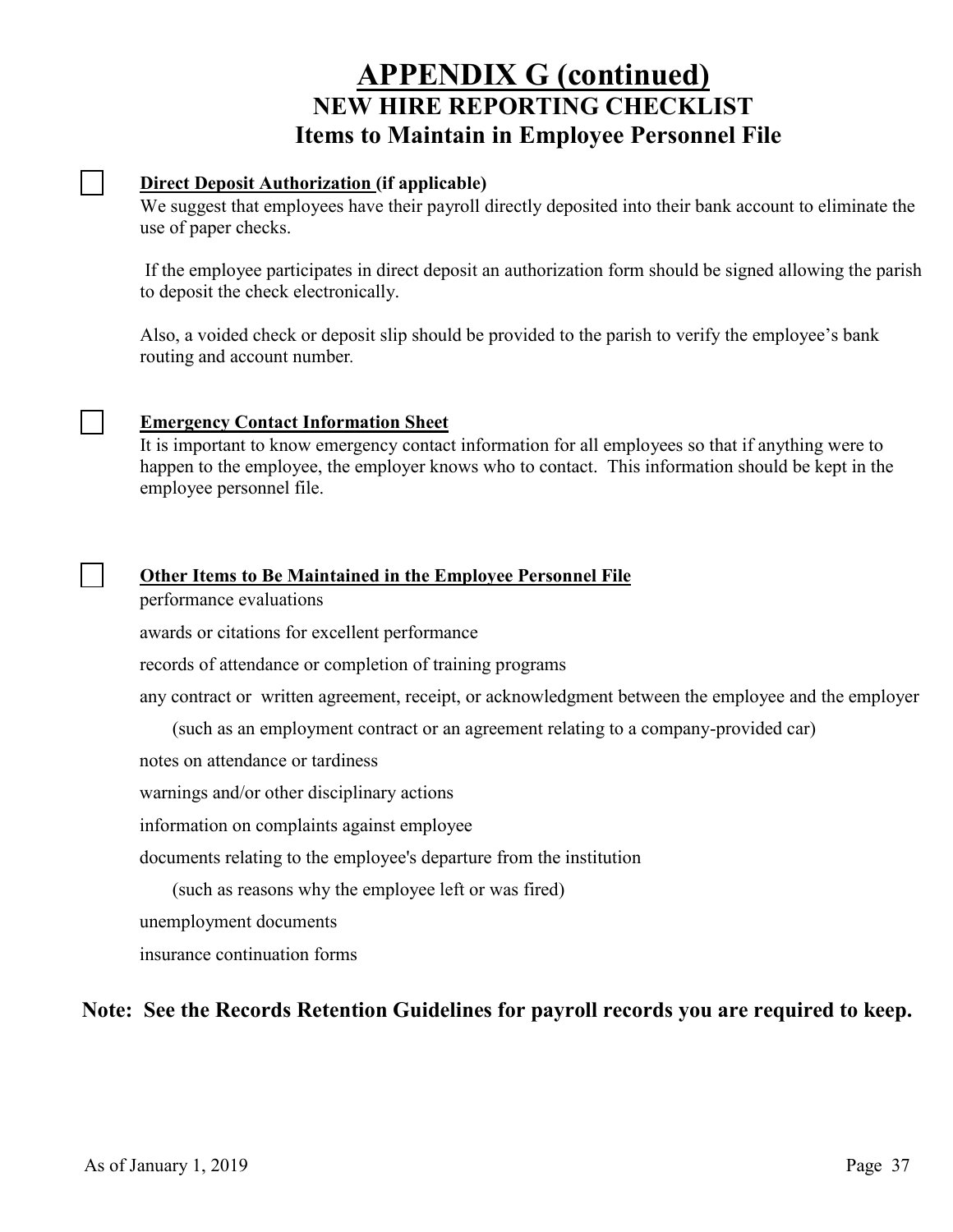## **APPENDIX H**

## **Diocese of Youngstown Quick Reference Contact Listing**

| Updated as of April 21, 2015                                                       |                                         |                     |
|------------------------------------------------------------------------------------|-----------------------------------------|---------------------|
| <b>Item</b>                                                                        | <b>Company or Finance Dept. Contact</b> | <b>Phone Number</b> |
| Property Acquisitions or Sales,<br>Lease Negotiations, Permission to<br>Spend Form | Patrick Kelly, CFO                      | 330-744-8451 x262   |
| Secretary/Contact person for CFO                                                   | Brenda D'Apolito                        | 330-744-8451 x265   |
| <b>General Accounting Questions</b>                                                | <b>Christine Jickess</b>                | 330-744-8451 x266   |
| Centralized Payroll:                                                               | <b>IOI</b> Customer Service             | 888-697-0021        |
| <b>General Questions</b>                                                           | Laura Scudier                           | 330-744-8451 x279   |
| New Enrollment                                                                     | Mike Terlecki                           | 330-744-8451 x260   |
| Employee Benefits & Deductions                                                     | Marijo Orbin                            | 330-744-8451 x347   |
| <b>Employee Benefits Coverage:</b>                                                 |                                         |                     |
| Medical, Vision and Dental                                                         |                                         |                     |
| Cobra Health Insurance                                                             | Rose Vocature                           | 330-744-8451 x263   |
| Employer-provided Life/LTD                                                         |                                         |                     |
| Voluntary Life Insurance                                                           |                                         |                     |
| <b>Workers Compensation Claims:</b>                                                | Gallagher Bassett Services, Inc.        |                     |
| Medical Claims Only                                                                | Kelli Dailey                            | 614-356-2267        |
| <b>Indemnity Claims</b>                                                            | Kevin Fox                               | 614-356-2271        |
| <b>General Questions</b>                                                           | Mike Terlecki                           | 330-744-8451 x260   |